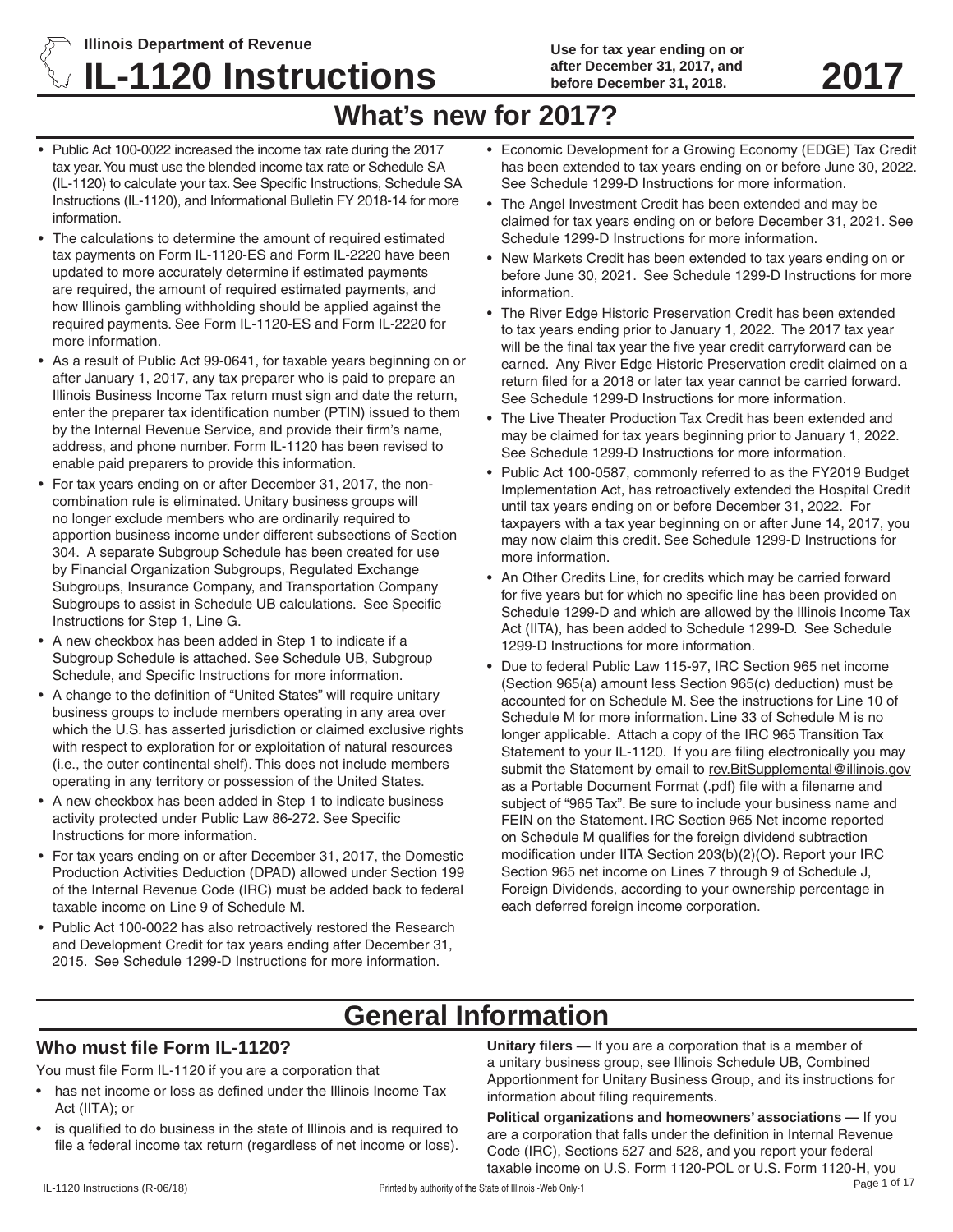are subject to Illinois Income and Replacement Taxes and must file Form IL-1120.

**Cooperatives —** If you are a corporation operating on a cooperative basis under IRC Section 1381, and file U.S. Form 1120-C, you are subject to Illinois Income and Replacement Taxes and must file Form IL-1120.

**Settlement funds —** If you are a settlement fund under IRC Section 468B and you report your federal taxable income on U.S. Form 1120-SF, you are subject to Illinois Income and Replacement Taxes and must file Form IL-1120.

**Limited liability companies —** If you are a limited liability company and you file as a corporation for federal income tax purposes, you are treated as a corporation for Illinois purposes.

**Foreign corporations —** If you are a foreign corporation, you must observe the same filing requirements as U.S. domestic corporations. For Illinois purposes, you should report the taxable income you are reporting for federal purposes under IRC Sections 881 through 885. You must use only the domestic factor information regarding sales information in the "everywhere" denominator when apportioning business income to Illinois. If you are a foreign corporation that is a member of a unitary business group, see Illinois Schedule UB and instructions for information about filing requirements.

**Domestic international sales corporations and foreign sales corporations —** If you are a Domestic International Sales Corporation (DISC) under IRC Section 992, you are not subject to the taxes imposed by IRC Subtitle A (except for the tax imposed on transfers to avoid income tax under IRC Section 1491). Similarly, you are not required to file Form IL-1120.

For Illinois purposes, distributions from DISCs are treated in accordance with the federal rules pertaining to dividends, dividend exclusions, and dividend-received deductions.

If you are a Foreign Sales Corporation (FSC) for federal purposes and have federal taxable income apportionable or allocable to Illinois, you are subject to Illinois tax rules applicable to all corporations. You are taxed by Illinois to the extent that your nonexempt foreign trade income, investment income, and carrying charges (taxable for federal purposes) are apportionable or allocable to Illinois.

 $\equiv$ Note $\rightarrow$ <sup>5</sup> Corporate shareholders who derive income from Illinois should include actual and deemed distributions from a DISC or FSC in business income.

**Real estate mortgage investment conduits (REMIC) —** If you are a real estate mortgage investment conduit in accordance with IRC Section 860A through G, you are not required to file Form IL-1120.

**Charitable organizations,** *etc.* **—** If you are an organization exempt from federal income tax by reason of IRC Section 501(a), you are not required to file Form IL-1120. However, unrelated business taxable income, as determined under IRC Section 512, is subject to tax (without any deduction for Illinois Income Tax) and must be reported on Form IL-990-T, Exempt Organization Income and Replacement Tax Return. For more information, see Form IL-990-T Instructions.

**Small business corporations —** If you are an S corporation, as defined by IITA, Section 1501(a)(28), you are subject only to Illinois Replacement Tax and must file Form IL-1120-ST, Small Business Corporation Replacement Tax Return. The shareholders of these corporations are taxed by Illinois on their distributive shares of the corporation's income. For more information, see Form IL-1120-ST instructions.

#### **What forms must I use?**

In general, you must obtain and use forms prescribed by the Illinois Department of Revenue. Separate statements not on forms provided or approved by the Department will not be accepted and you will be asked for appropriate documentation. **Failure to comply with** 

**this requirement may result in failure to file penalties, a delay in the processing of your return, or a delay in the generation of any overpayment.** Additionally, failure to submit appropriate documentation when requested may result in a referral to our Audit Bureau for compliance action.

**Corporations must complete Form IL-1120.** Do not send a computer printout with line numbers and dollar amounts attached to a blank copy of the return. Computer generated printouts are not acceptable, even if they are in the same format as the Department's forms. Computer generated forms from a Department-approved software developer are acceptable.

 $\frac{2\pi}{3}$  Form IL-1120 (R12/17) is for tax year ending on or after December 31, 2017, and before December 31, 2018. For tax year ending before December 31, 2017, use the 2016 form. Using the wrong form will delay the processing of your return.

# **How do I register my business?**

If you are required to file Form IL-1120, you should register with the Illinois Department of Revenue. You may register

- online with MyTax Illinois, our free online account management program for taxpayers;
- by completing Form REG-1, Illinois Business Registration Application, and mailing it to the address on the form; or
- by visiting a regional office.

Visit our website at **tax.illinois.gov** for more information.

Registering with the Illinois Department of Revenue (IDOR) **prior to filing your return** ensures that your tax returns are accurately processed.

Your identification numbers as an Illinois business taxpayer are your federal employer identification number (FEIN) and your Illinois account number.

# **When should I file?**

**Original filing date —** Your Illinois filing due date is the same as your federal filing due date. See the table below.

Determine the date your tax year ends. If your tax year ends on

- a date other than June 30, Form IL-1120 is due on or before the 15th day of the 4th month following the close of the tax year.\*
- **June 30, Form IL-1120 is due on or before the 15th day of the** 3rd month following the close of the tax year.\*

\*If you are a cooperative, Form IL-1120 is due on the 15th day of the 9th month following the close of the tax year regardless of when your tax year ends.

#### **Automatic extension —**

Determine the date your tax year ends. If your tax year ends on

- **a date other than June 30, we grant you an automatic** extension of time to file your annual return of **six** months.\*
- **June 30,** we grant you an automatic extension of time to file your annual return of **seven** months.\*

See Illinois Income Tax Regulations, Section 100.5020 for more information.

\*If you are a cooperative, we grant you an automatic extension of time to file your annual return of **seven** months regardless of when your tax year ends.

You are not required to file Form IL-505-B, Automatic Extension Payment, in order to obtain this automatic extension. However, if you expect tax to be due, you must use Form IL-505-B to pay any tentative tax due in order to avoid interest and penalty on tax not paid by the original due date of the return. An extension of time to file your Form IL-1120 is not an extension of time for payment of Illinois tax.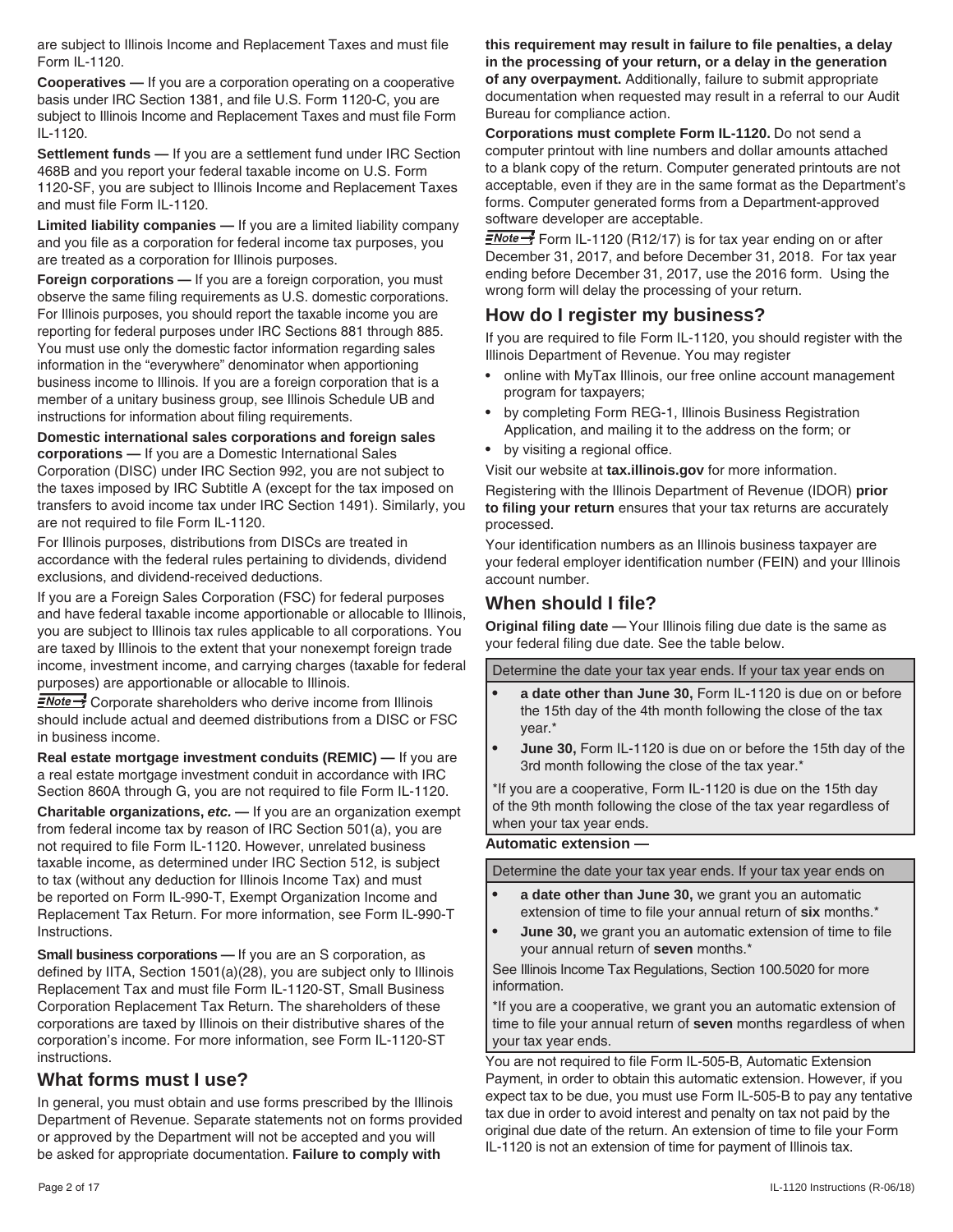#### **Additional extensions beyond the automatic extension period —**

We will grant an additional extension **only** if an extension is granted by the Internal Revenue Service (IRS) beyond the date of the Illinois automatic extension. Your additional Illinois extension will be equal to the federal extension, plus one month. You must attach a copy of the approved federal extension to your Form IL-1120.

# **When should I pay?**

Payment of tax - You must pay your Illinois Income and Replacement Tax in full on or before the original due date of the return. This payment date applies even though an automatic extension for filing your return has been granted.

**Estimated tax payments —** If you reasonably expect your Illinois Income and Replacement Tax and surcharge liability to be more than \$400 for the tax year, you are required to make quarterly payments of estimated tax. For more information, see the instructions for Form IL-1120-ES, Estimated Income and Replacement Tax Payments for Corporations.

# **Who should sign the return?**

Your Form IL-1120 must be signed by the president, vice president, treasurer, or any other officer duly authorized to sign the return. In the case of a bankruptcy, a receiver, trustee, or assignee must sign any return required to be filed on behalf of the corporation. The signature verifies by written declaration (and under penalties of perjury) that the signing individual has personally examined the return and the return is true, correct, and complete. The fact that an individual's name is signed to a return is prima facie evidence that the individual is authorized to sign the return on behalf of the corporation.

Any person paid to prepare the return (other than a regular employee of the taxpayer, such as a clerk, secretary, or bookkeeper) must provide a signature, date the return, enter the preparer tax identification number (PTIN) issued to them by the Internal Revenue Service, and provide their firm's name, address, and phone number.

 $\equiv$ Note  $\rightarrow$  If your return is not signed, any overpayment of tax is considered forfeited if, after notice and demand for signature, you fail to provide a signature within three years from the date your return was filed.

## **What are the penalties and interest?**

**Penalties —** You will owe

- • a **late-filing penalty** if you do not file a processable return by the extended due date;
- a **late-payment penalty** if you do not pay the tax you owe by the original due date of the return;
- a late-payment penalty for underpayment of estimated tax if you were required to make estimated tax payments and failed to do so, or failed to pay the required amount by the payment due date;
- a **bad check penalty** if your remittance is not honored by your financial institution;
- • a **cost of collection fee** if you do not pay the amount you owe within 30 days of the date printed on your bill.

**Interest —** Interest is calculated on tax from the day after the original due date of your return through the date you pay the tax.

We will bill you for penalties and interest. For more information about penalties and interest, see Publication 103, Penalties and Interest for Illinois Taxes, available at **tax.illinois.gov**.

# **What if I am discontinuing my business?**

**Liquidation, withdrawal from Illinois, or loss of charter —** If you are a corporation that is liquidated, withdraws either voluntarily or involuntarily from Illinois, or in any manner surrenders or loses your charter during any tax year, you are still required to file tax returns.

Also, we will pursue the assessment and collection of taxes owed by you or your shareholders.

**Sales or transfers —** If you are a corporation that, outside the usual course of business, sells or transfers the major part of any one or more of

- the stock of goods which you are in the business of selling,
- the furniture or fixtures of your business.
- the machinery and equipment of your business, or
- the real property of your business,

you or the purchaser must complete and send us Form CBS-1, Notice of Sale, Purchase, or Transfer of Business Assets, no later than 10 days after the date the sale took place. Mail this form, along with copies of the sales contract and financing agreement, to:

**ILLINOIS DEPARTMENT OF REVENUE BULK SALES UNIT 100 WEST RANDOLPH, LEVEL 7-400 CHICAGO IL 60601**

Or

#### **ILLINOIS DEPARTMENT OF REVENUE BULK SALES UNIT PO BOX 19035 SPRINGFIELD IL 62794-9035**

**Request for prompt determination —** You may make a request for prompt determination of liability, in accordance with IITA 35 ILCS 5/905(i), if you are a corporation in the process of dissolution. A completed tax return must be on file with us before you can submit a request for prompt determination. Do not submit your return and request at the same time. Mail your initial return to the address indicated on the form. You should allow 12 weeks for processing. If your request is properly made, the expiration of the statute of limitations (absent fraud) will not extend beyond 18 months from the date of your request. Mail your request and a copy of your previously submitted return to:

#### **ILLINOIS DEPARTMENT OF REVENUE PO BOX 19044 SPRINGFIELD IL 62794-9044**

 $\frac{1}{2}$  The procedure described above does not apply to 11 U.S. Code Section 505 Determination of Tax Liability requests.

# **What if I need to correct or change my return?**

**Do not** file another Form IL-1120 with "amended" figures to change your originally filed Form IL-1120. If you need to correct or change your return after it has been filed, you must file Form IL-1120-X, Amended Corporation Income and Replacement Tax Return. Returns filed before the extended due date of the return are treated as your original return for all purposes. For more information, see Form IL-1120-X instructions.

You should file Form IL-1120-X only after you have filed a processable Illinois Income Tax return. You must file a separate Form IL-1120-X for each tax year you wish to change.

**State changes only —** File Form IL-1120-X promptly if you discover an error on your Illinois return that does not relate to an error on your federal return but rather was caused by

- a mistake in transferring information from your federal return to your Illinois return;
- failing to report or misreporting to Illinois an item that has no effect on your federal return; or
- a mistake in another state's tax return that affects the computation of your Illinois tax liability.

If you are claiming an overpayment, Form IL-1120-X must be filed within three years after the extended due date or the date the return was filed, or within one year after the tax giving rise to the overpayment was paid, whichever is latest.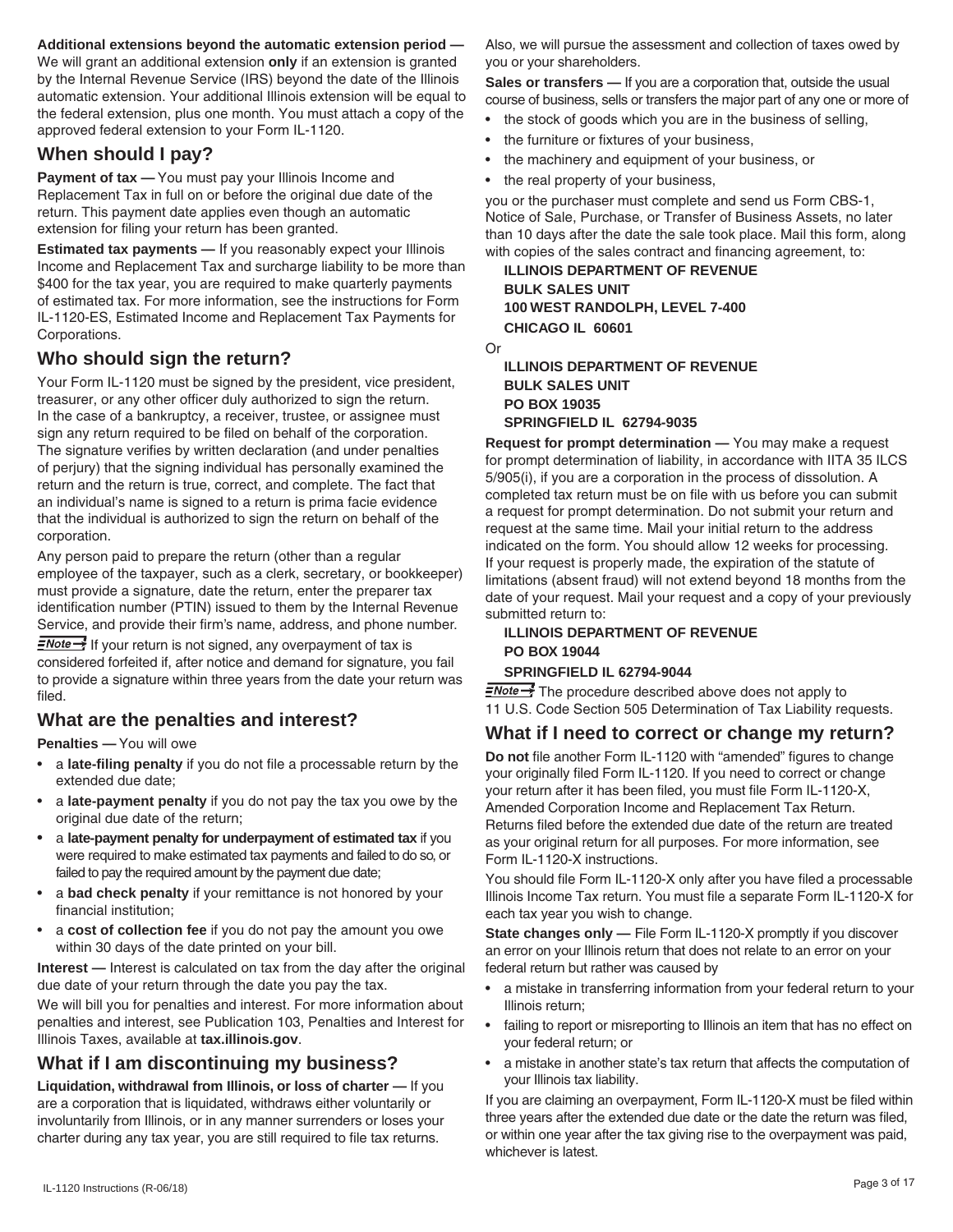**Federal changes only —** File Form IL-1120-X if you have filed an amended federal return or if you have been notified by the IRS that they have made changes to your return. This includes any change in your federal income tax liability, any tax credit, or the computation of your federal taxable income as reported for federal income tax purposes, if the change affects any item entering into the computation of net income, net loss, or any credit for any year under the IITA. You must file Form IL-1120-X no later than 120 days after the federal changes have been agreed to or finally determined to avoid a late-payment penalty.

If your federal change decreases the tax due to Illinois and you are entitled to a refund or credit carryforward, you must file Form IL-1120-X within two years plus 120 days of federal finalization.

**Attach** a copy of federal finalization or proof of acceptance from the IRS along with a copy of your amended federal form, if applicable, to your Form IL-1120-X. Examples of federal finalization include a copy of one or more of the following items:

- your federal refund check
- your audit report from the IRS
- your federal transcript verifying your federal taxable income

## **What records must I keep?**

You must maintain books and records to substantiate any information reported on your Form IL-1120. Your books and records must be available for inspection by our authorized agents and employees.

# **Do the IDOR and the IRS exchange income tax information?**

The IDOR and the IRS exchange income tax information for the purpose of verifying the accuracy of information reported on federal and Illinois tax returns. All amounts you report on Form IL-1120 are subject to verification and audit.

# **Should I round?**

You must round the dollar amounts on Form IL-1120 and accompanying schedules to whole-dollar amounts. To do this, you should drop any amount less than 50 cents and increase any amount of 50 cents or more to the next higher dollar.

## **What is base income/taxable income?**

Your base income or loss is your federal taxable income or loss, plus any additions on Lines 2 through 8, less any subtractions on Line 22. See specific instructions for Steps 2 and 3.

"Taxable income" as reported for federal income tax purposes is determined differently for certain corporations. If you are a

- **life insurance company** subject to the tax imposed by IRC Section 801, your taxable income is the life insurance company taxable income, plus the amount of distributions from pre-1984 policyholder surplus accounts as calculated under IRC Section 815(a).
- **nonlife mutual or nonlife stock insurance company** subject to the tax imposed by IRC Section 831, your taxable income is the insurance company taxable income.
- regulated investment company subject to the tax imposed by IRC Section 852, your taxable income is the investment company taxable income.
- **real estate investment trust** subject to the tax imposed by IRC Section 857, your taxable income is the real estate investment trust taxable income.
- corporation included in the filing of a consolidated income **tax return** for the tax year for federal income tax purposes, your taxable income is determined as if you had filed a separate return for federal income tax purposes for the tax year and each preceding tax year you were a member of an affiliated group. Your separate taxable income must be determined as if the election provided by IRC Section 243(b)(2) had been in effect for all years.
- • **cooperative or association**, your taxable income is the taxable income determined in accordance with the provisions of IRC Sections 1381 through 1388.
- **foreign corporation**, your taxable income is the amount of federal taxable income described in IRC Sections 881 through 885.

# **What if I have an Illinois net loss deduction (NLD)?**

**ENote** Subsemble version of the Schedule NLD, Illinois Net Loss Deduction, or the Schedule UB/NLD, Unitary Illinois Net Loss Deduction, which corresponds to your tax year. You must file your return for the loss year and for each intervening year in order to establish the amount of your deduction.

If you have an Illinois NLD from any loss year ending on or after December 31, 1986, it is subtracted from and limited to your base income allocable to Illinois.

To determine your "Illinois net loss" start with federal taxable income and apply all addition and subtraction modifications and all allocation and apportionment provisions.

Illinois net losses incurred in tax years ending on or after December 31, 2003, may only be carried forward for 12 years. When determining the years to which a loss can be carried forward, do not count

- tax years ending after December 31, 2010, and before December 31, 2012;
- any taxable years for which the deduction would exceed \$100,000 if not for the NLD limitation (tax years ending on or after December 31, 2012 and before December 31, 2014).You must count any years in which the deduction you took did not exceed \$100,000.

If you are carrying an Illinois NLD, you must complete Illinois Schedule NLD or Illinois Schedule UB/NLD and claim the deduction on Step 5, Line 38. See specific instructions for Step 5, Line 38.

If you are a cooperative, filing form U.S. 1120-C, you must complete Schedule INL, Illinois Net Loss Adjustments for Cooperatives. If you make the election to split your patronage and nonpatronage income and loss amounts, you are required to complete Schedule INL every year and make the loss computations on Schedule NLD or UB/NLD.

If you had discharge of indebtedness income for a taxable year ending on or after December 31, 2008, and all or a portion of this income was excluded from your federal gross income due to bankruptcy or insolvency, then you may be required to reduce any Illinois net loss you incurred for that year or Illinois net loss carryovers to that year before you determine your Illinois NLD. See the instructions for Form IL-1120, Step 5 and Schedule NLD or UB/NLD for more information.

If you have an Illinois net loss for this tax year, you must file Form IL-1120 reporting the loss in order to carry the loss forward to another year.

If you need more information see the instructions for Schedule NLD, the instructions for Schedule UB/NLD, or the Illinois Income Tax Regulations, Sections 100.2050 and 100.2300 through 100.2330, available on our website at **tax.illinois.gov**.

## **What attachments do I need?**

When filing your return there are certain types of income items and subtraction modifications that require the attachment of Illinois or federal forms and schedules. Breakdowns, statements, and other documentation may also be required. Instructions for these attachments appear throughout the specific instructions for completing your return.

All Illinois forms and schedules include an **"IL Attachment No."** in the upper right corner of the form. Required attachments should be ordered numerically behind the tax return, as indicated by the IL Attachment No. Failure to attach forms and schedules in the proper order may result in processing delays.

Required copies of documentation from your federal return or other sources should be attached **behind the completed Illinois return.**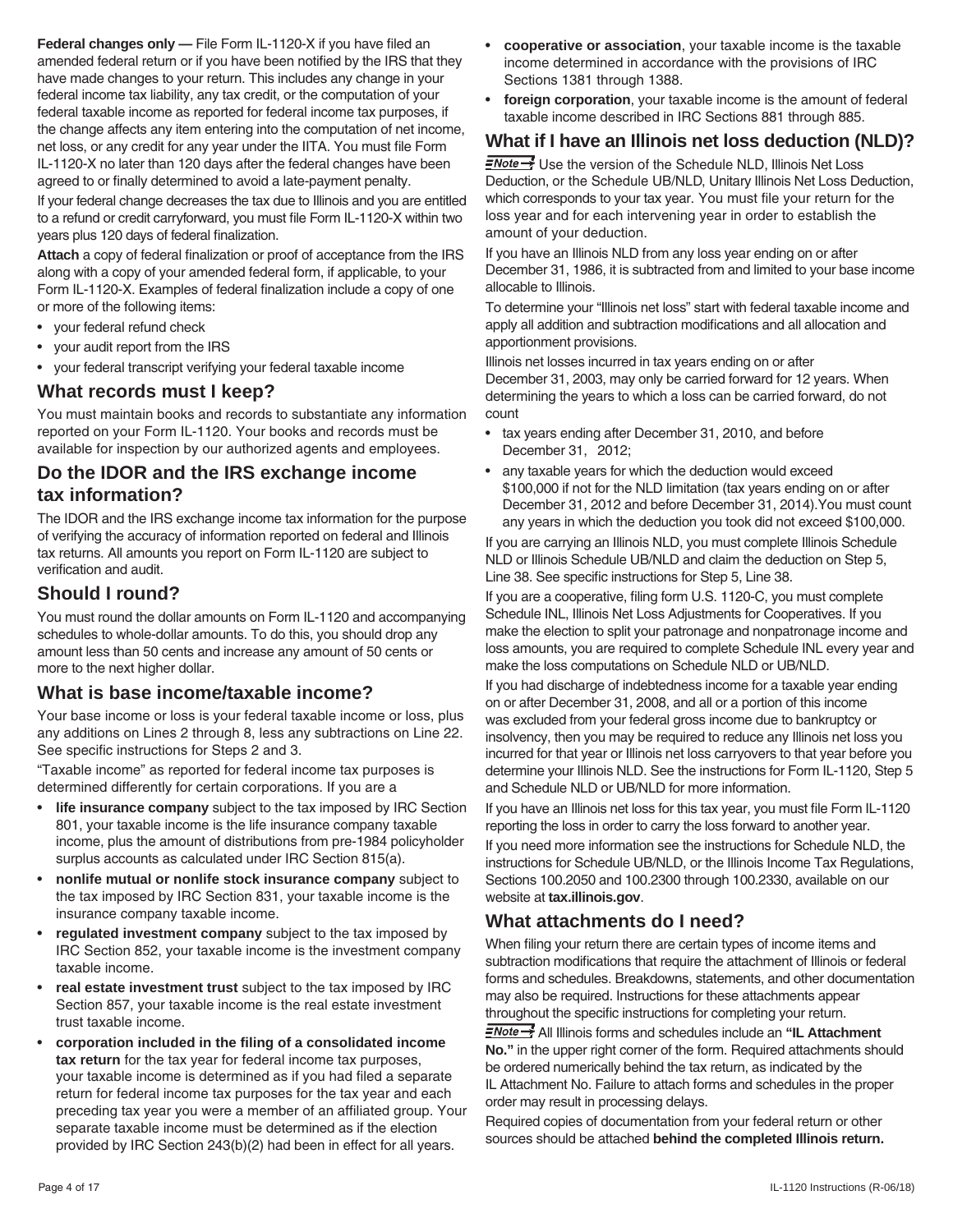**All taxpayers, including unitary business groups, must attach a copy of your U.S. Form 1120, Pages 1 through 5, and Schedules L, M-1, M-2, and M-3 to your Illinois return.** 

- **Exception no. 1 —** If you are a corporation, but do not file U.S. Form 1120, you must attach a copy of the form that you file federally, including, U.S. Form 1120-L, Page 1, or U.S. Form 1120-PC, Page 1 (and Schedule A, if filed), 1120-POL, 1120-H, or 1120-SF.
- Exception no. 2 If you are a corporation whose taxable income is included in a consolidated federal tax return, you must provide a pro forma copy of U.S. Forms 1120, 1120-L, 1120-PC, and all applicable schedules, as if you had filed a separate federal return. Please label your pro forma federal return "pro forma".

**ENote** Vhen filing your Form IL-1120, include only forms and schedules required to support your return. Send correspondence separately to:

**ILLINOIS DEPARTMENT OF REVENUE TAXPAYER CORRESPONDENCE PO BOX 19044 SPRINGFIELD IL 62794-9044**

# **What if I participated in a reportable transaction?**

If you participated in a reportable transaction, including a "listed transaction," during this tax year and were required to disclose that transaction to the IRS, you are also required to disclose that information to Illinois.

You must send us two copies of the form used to disclose the transaction to the IRS.

Mail the first copy of the federal disclosure statement to: **ILLINOIS DEPARTMENT OF REVENUE PO BOX 19029**

#### **SPRINGFIELD IL 62794-9029**

• Attach the second copy to your Illinois Income Tax return for the tax year that the IRS disclosure was required. Mail the second copy and your Illinois Income Tax return to the address shown on your return. **Do not** mail the second copy and your Illinois Income Tax return to the address listed above.

# **What are Illinois Schedules K-1-T and K-1-P?**

**Illinois Schedule K-1-T**, Beneficiary's Share of Income and Deductions, is provided for trusts and estates to supply each beneficiary with income amounts that are taxable to Illinois and pass-through withholding payments made on the beneficiary's behalf. If you are a beneficiary of a trust or an estate, you should receive a completed Illinois Schedule K-1-T and a copy of **Illinois Schedule K-1-T(2)**, Beneficiary's Instructions, from that trust or estate.

**Illinois Schedule K-1-P,** Partner's or Shareholder's Share of Income, Deductions, Credits, and Recapture, is for partnerships and S corporations to supply each partner or shareholder with income amounts that are taxable to Illinois, the partner's or shareholder's share of Illinois credits, and pass-through withholding payments made on the partner's or shareholder's behalf. If you are a partner in a partnership or a shareholder in an S corporation, you should receive a completed Illinois Schedule K-1-P and a copy of **Illinois Schedule K-1-P(2)**, Partner's or Shareholder's Instructions, from that partnership or S corporation.

# **What are pass-through withholding payments?**

A **pass-through entity** is any entity treated as a partnership, subchapter S corporation, or trust for federal income tax purposes. **Pass-through entity income** is the income that any partnership, subchapter S corporation, or trust passes through to its partners, shareholders, or beneficiaries.

IL-1120 Instructions (R-06/18) Page <sup>5</sup> of <sup>17</sup> **Pass-through withholding payments** are payments required to be reported and paid by the pass-through entity on behalf of its **nonresident** partners, shareholders, and beneficiaries

- who have not submitted Form IL-1000-E, Certificate of Exemption for Pass-through Withholding Payments, to the pass-through entity, and
- who receive business and nonbusiness income from the pass-through entity.

FNote For tax years ending before December 31, 2014, pass-through withholding payments were known as "pass-through entity payments" or "composite return payments" and were reported on Form IL-1000 or Form IL-1023-C respectively.

Corporations can receive pass-through withholding payments. **Passthrough withholding payments reported to you** are credits for pass-through withholding payments **you receive** on Schedules K-1-P and K-1-T as a partner, shareholder, or beneficiary of a pass-through entity. This amount will be reported on Form IL-1120, Line 60d.

If you are a nonresident and the pass-through withholding payments reported to you satisfy your Illinois Income Tax liability, you are not required to file an Illinois Income Tax return. If you had Illinois income from other sources and the payments made on your behalf do not cover your liability, you must file a return to report the tax on all of your Illinois income and claim a credit for pass-through withholding payments made on your behalf.

All residents and pass-through entities must file their own annual Illinois Income Tax return and claim a credit for any pass-through withholding payments reported to them.

# **What if I need additional assistance or forms?**

If you need additional assistance -

- • Visit our website at **tax.illinois.gov**.
- Write to us at: **ILLINOIS DEPARTMENT OF REVENUE PO BOX 19044 SPRINGFIELD IL 62794-9044**
- • Call **1 800 732-8866** or **217 782-3336** (TDD, telecommunications device for the deaf, at **1 800 544-5304**).
- • Visit a regional office.

Our office hours are 8:00 a.m. to 5:00 p.m. (Springfield office) and 8:30 a.m. to 5:00 p.m. (all other regional offices), Monday through Friday. If you need additional forms or schedules, visit our website at **tax.illinois.gov**.

# **Where should I file?**

If a payment is enclosed with your return, mail your Form IL-1120 to: **ILLINOIS DEPARTMENT OF REVENUE PO BOX 19028 SPRINGFIELD IL 62794-9028**

If a payment is **not** enclosed, mail your Form IL-1120 to: **ILLINOIS DEPARTMENT OF REVENUE PO BOX 19008 SPRINGFIELD IL 62794-9008**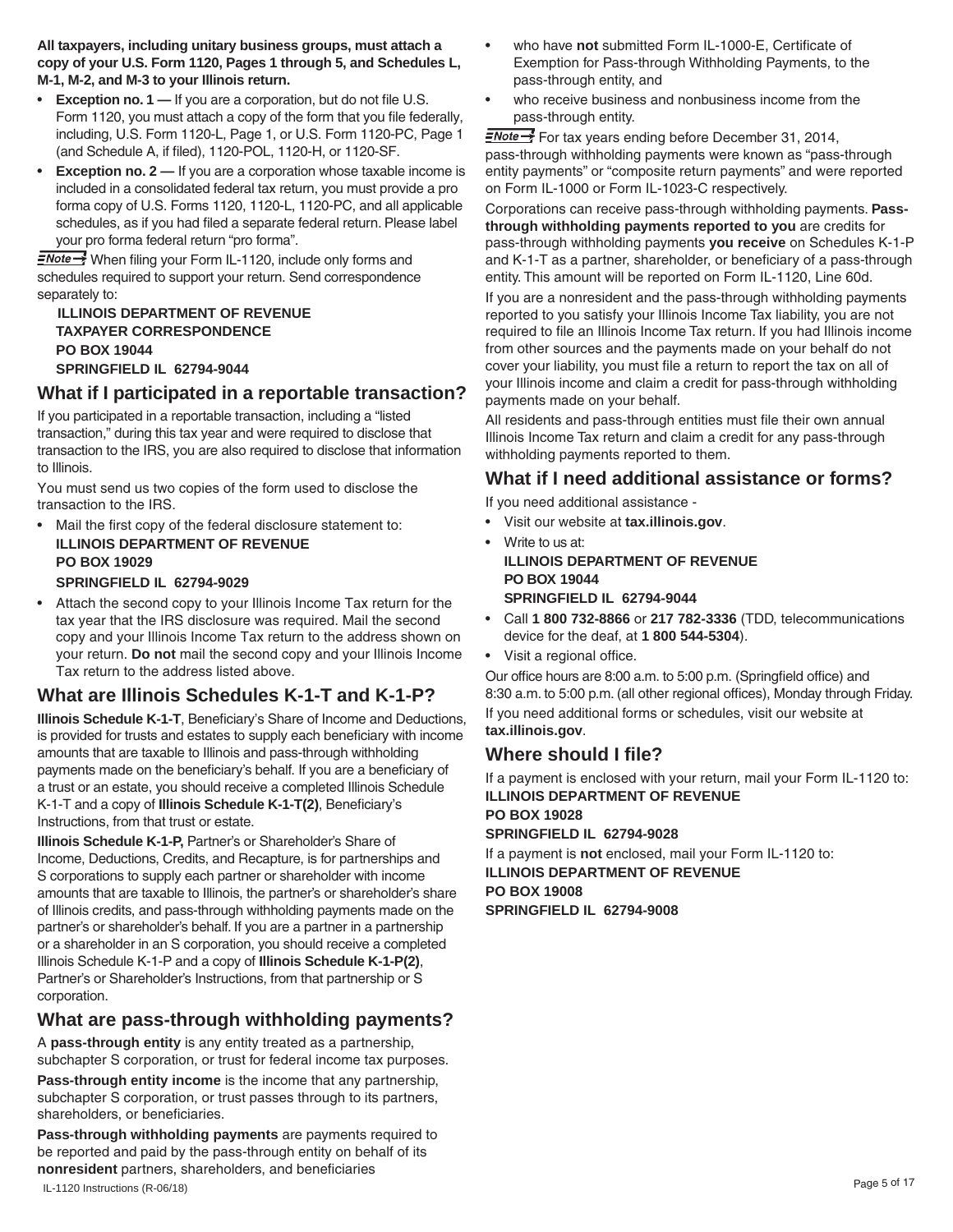# **Specific Instructions**

Specific instructions for most of the lines are provided on the following pages. If a specific line is not referenced, follow the instructions on the form.

# **Step 1 — Identify your corporation**

**A — All taxpayers:** Type or print your legal business name. If you have a name change from last year, check the corresponding box.

**B —** Type or print your mailing address. If your address has changed since you filed your last return or if this is your first return, check the box.

 $\frac{1}{2}$  If you checked the box in Line B because you have never filed an Illinois return, you must also check the "first return" box in Line C.

**C —** If this is your first or final return, check the appropriate box.

**D** — If you checked final return on Line C, answer the questions on Line D, if applicable.

**E —** If you are filing an Illinois **combined return**, check the box and attach a completed Illinois Schedule UB. For more information, see Illinois Schedule UB instructions.

 **—** If you are a **foreign insurer**, check the box and, if you are entitled to a tax reduction, attach a completed Illinois Schedule INS.

 **—** If you are filing a combined return and one or more members are foreign insurers, check both boxes, and if your unitary group is entitled to a tax reduction, attach a completed Illinois Schedule UB/INS. For more information, see Illinois Schedule INS or Illinois Schedule UB/INS.

 $\frac{7}{5}$  See the instructions for Lines 51 and 54 in order to claim the tax reduction calculated on Schedule INS or Schedule UB/INS.

**F —** If you are required to disclose reportable transactions and you have completed federal Form 8886 or federal Schedule M-3, Part II, Line 12, check the appropriate box and attach a copy of the federal form or schedule to this return. See "What if I participated in a reportable transaction?" for more information.

**G — Apportionment Formulas —** If you earn income both inside and outside of Illinois, check the appropriate box(es). If you are a unitary business group, check as many boxes as applicable. If more than one box is checked, you must complete a Subgroup Schedule for each checked box that is not a sales company. If you earn income only inside Illinois, leave this line blank. For more information, see the specific instructions for "Apportionment Formulas."

**H —** If you are a unitary business group and completed Schedule UB, check the box and attach Schedule UB to your return.

**I —** If you are a unitary business group and completed Subgroup Schedule, check this box and attach Subgroup Schedule. See Subgroup Schedule and Schedule UB Instructions for more information.

**J** — If you earned or can carry forward credits on Illinois Schedule 1299-D, Income Tax Credits (for corporations and fiduciaries), you must check the box on Line J and attach Illinois Schedule 1299-D and any other required support listed on Schedule 1299-D to your tax return, even if you are unable to use any of the credits in this tax year.

**K —** If you are claiming a special depreciation addition or subtraction modifications on Form IL-1120, check the box and attach Form IL-4562, Special Depreciation, to your tax return.

**L —** If you are claiming other addition or subtraction modifications on Form IL-1120, check the box and attach Schedule M, Other Additions and Subtractions (for businesses), to your tax return.

**M —** If you are claiming related-party expenses modifications on your Form IL-1120, check the box and attach Schedule 80/20, Related-Party Expenses, to your tax return.

**N** — Enter your entire federal employer identification number. A partial FEIN will result in the delay of the processing of your return. If you are a unitary business group, enter the entire FEIN of the designated agent.

**O** — If you are a member of a federal consolidated group, enter the entire FEIN of the federal parent. See General Information, "What is base income/taxable income?" and "What attachments do I need?"

**P** — Enter your North American Industry Classification System (NAICS) Code. If you are unsure of your code, you can research the information at www.census.gov/eos/www/naics or www.irs.gov.

**Q** — Enter your Illinois corporate file (charter) number assigned to you by the Illinois Secretary of State. If you are filing a unitary return, enter the corporate file (charter) number of the designated agent.

**R**— If you keep your accounting records in a location different from the address indicated on Line B, enter the city, the two-letter state abbreviation, and the Zip Code for the location the records are kept.

**S** — If you are making the election to treat all of your income other than compensation as business income for this tax year, you must check the box on this line and enter zero on Step 4, Lines 24 and 32. **This election must be made by the extended due date of this return. Once made, the election is irrevocable.**

**T** — Indicate your method of accounting by checking the appropriate box. You must use the same accounting method (*e.g.*, cash or accrual) and tax year that you used for federal income tax purposes.

**U** — Check the box if you must adjust your loss or loss carryover due to Discharge of Indebtedness. For more information, see the instructions for Line 36, the Loss Reduction Worksheet on page 8 of these instructions, and Schedules NLD or UB/NLD.

**V** — Check the box if you are a cooperative and completed Schedule INL either to make a first-time election for treatment of income or to figure your patronage and nonpatronage income or loss, or if you are REMIC that completed Schedule INL to make an adjustment to Illinois income. Attach Schedule INL to your tax return.

**W** — Check the box if you annualized your income on Form IL-2220 and attach Form IL-2220 to your tax return.

**X** — If your business activity is protected under Public Law 86-272, check this box and complete Steps 1 through 5 of the IL-1120.

*<u>FNote -</u>* You must complete a Department-issued or previously approved Form IL-1120 and corresponding schedules. Do not send a computer printout or spreadsheets with line numbers and dollar amounts attached to a blank copy of the return.

# **Step 2 — Figure your income or loss**

In accordance with IITA, Section  $203(e)(2)(E)$ , if you are filing as part of a federal consolidated group, you must compute federal taxable income as though you had filed a separate federal return.

If you are filing as a combined taxpayer, see Illinois Schedule UB, Specific Instructions for Completing Form IL-1120.

**Line 1** — Enter the amount from U.S. Form 1120, Line 30, or equivalent.

**Line 2** — Enter the amount of net operating loss deduction from U.S. Form 1120, Line 29a, or equivalent.

*<u>ENote ></u>* Do not enter **negative** amounts on Lines 2 through 8. If you are claiming over-accrued taxes, include them on Schedule M, Line 24.

**Line 3** — Enter the following amounts excluded from the amount on Line 1 that were paid or accrued to you during the taxable year:

Tax-exempt interest from U.S. Form 1120, Schedule M-1, Line 7  $\bullet$ (or equivalent).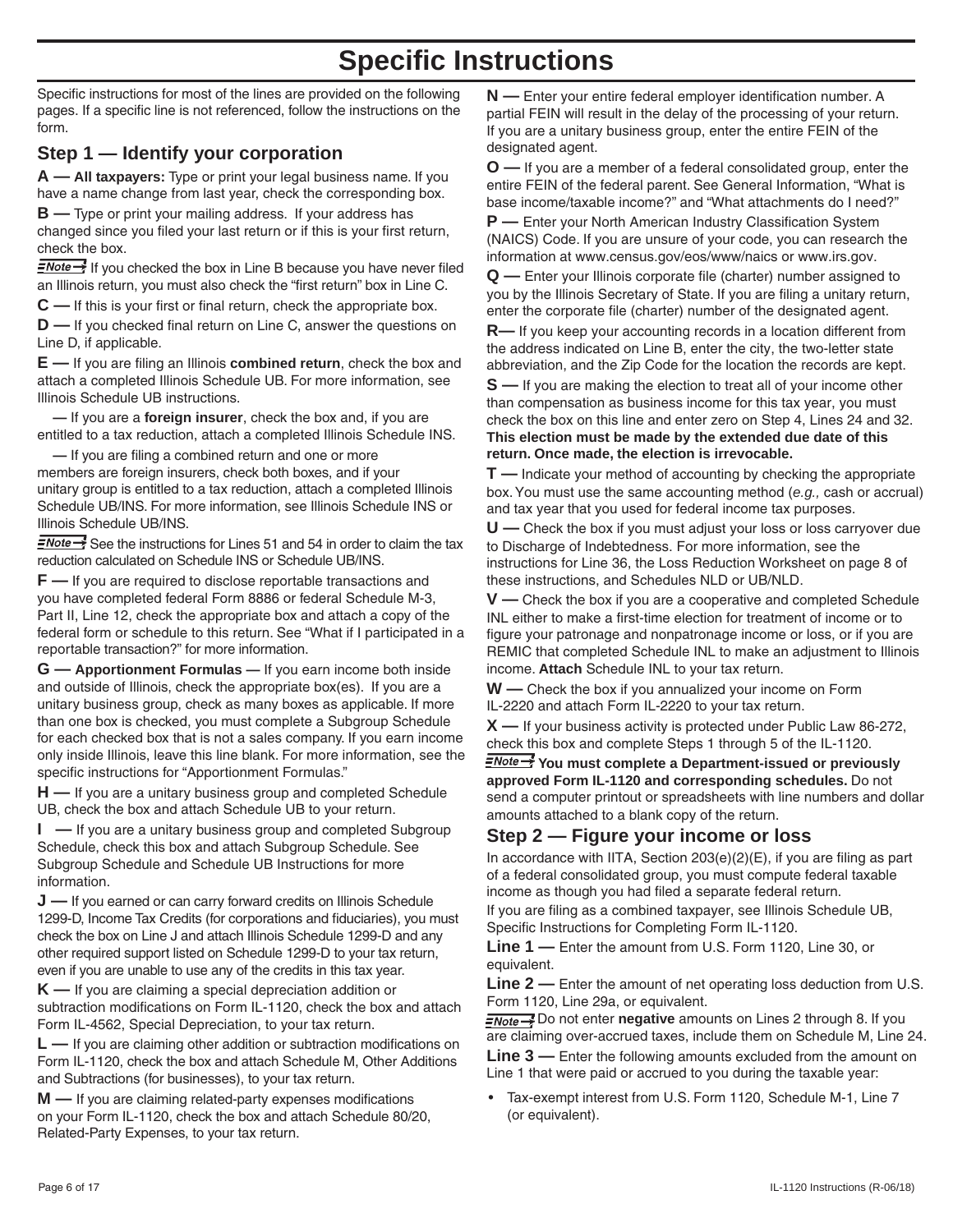*<u>ENote S</u>* If you are a life insurance company, the gross investment income earned from federally tax-exempt sources must be added back.

• All tax-exempt interest distributions received from regulated investment companies.

**Line 4 —** You must add back any amount of Illinois Income and Replacement taxes and surcharge that you deducted on your U.S. Form 1120 to arrive at your federal taxable income. You are not required to add back taxes from other states that you included as a federal deduction.

**Line 5 —** Enter the addition amount calculated on Form IL-4562, Line 4. For more information, see Form IL-4562 and instructions. **Attach Form IL-4562 to your Form IL-1120.**

**Line 6** — Enter the interest or intangible expenses, or insurance premiums paid to an affiliated company, to the extent these expenses exceed any taxable dividends you received from the affiliated company. To compute the amount of this addition, complete Step 2 of Illinois Schedule 80/20 and enter on Line 6 the total from Illinois Schedule 80/20, Step 2, Line 13. **Attach Illinois Schedule 80/20 to your Form IL-1120.**

Some interest and intangible expenses may be exempt from this add-back provision. See Illinois Schedule 80/20 Instructions for more information including definitions of "affiliated company," "intangible expenses," and "intangible assets."

**Line 7 —** If you are a partner in a partnership, a shareholder in an S corporation, or a beneficiary of a trust or an estate, include your distributive share of additions received from the partnership, S corporation, trust, or estate on Schedules K-1-P or K-1-T. If you receive multiple schedules because you are a recipient from multiple entities, you should enter the combined total of Step 5, Column A, Lines 32 through 37, from all Illinois Schedules K-1-P you receive and Step 5, Column A, Lines 30 through 35, from all Illinois Schedules K-1-T you receive. **Attach a copy of all Illinois Schedules K-1-P and K-1-T you received to your Form IL-1120.**

**ENote** <sup>1</sup> The partnership or S corporation is required to send you an Illinois Schedule K-1-P and the trust or estate is required to send you an Illinois Schedule K-1-T, specifically identifying your share of income.

**Line 8 —** Enter the addition amount calculated on the Illinois Schedule M (for businesses), Step 2, Line 11. **Attach a copy of Illinois Schedule M to your Form IL-1120.** The following are examples of items that must be added to taxable income and are included on the Illinois Schedule M.

- If you are a regulated investment company, include the excess of the net long-term capital gain for the tax year, over the amount of capital gain dividends designated as such in accordance with IRC Section 852(b)(3)(C) and any amount designated under IRC Section 852(b)(3)(D), attributable to the tax year.
- Notes, bonds, debentures, or obligations issued by the Governments of Guam, American Samoa, Puerto Rico, the Northern Mariana Islands, or the Virgin Islands.
- Lloyd's plan of operations loss if reported on your behalf on Form IL-1065, Partnership Replacement Tax Return, and included in your federal taxable income.
- If you reported income from an asset or activity as business income in prior years, and reported any income from that asset or activity as nonbusiness income on this return, include on this line all deductions you claimed for expenses connected with that income in this year and in your two most recent tax years. See Illinois Schedule NB, Nonbusiness Income, Line 11, and Illinois Schedule NB Instructions for more information.

# **Step 3 — Figure your base income or loss**

**ENote >>** Do not enter **negative** amounts on Lines 10 through 22. A double deduction is prohibited by IITA, Section 203(g).You cannot deduct the same item more than once when figuring your subtractions.

**Line 10 —** Enter the total interest received or accrued from U.S. Treasury bonds, notes, bills, federal agency obligations, and savings bonds that is included in your federal taxable income.You may **not**  subtract anything that is not identified in Illinois Publication 101, Income Exempt from Tax.This amount is net of any bond premium amortization deducted federally.

*<u>ENote - You</u>* **must attach Illinois Schedule 1299-B, River Edge Redevelopment Zone or Foreign Trade Zone (or sub-zone) Subtractions, to your Form IL-1120 if you have an amount on Lines 11 through 15.**

**Line 11 —** Enter the River Edge Redevelopment Zone Dividend subtraction from Illinois Schedule 1299-B, Line 11.

**Line 12 —** Enter the River Edge Redevelopment Zone Interest subtraction from Illinois Schedule 1299-B, Line 20.

**Line 13 —** Enter the High Impact Business Dividend subtraction from Illinois Schedule 1299-B, Line 14.

**Line 14 — For financial organizations only —** Enter the High Impact Business within a Foreign Trade Zone (or sub-zone) Interest subtraction from Illinois Schedule 1299-B, Line 23.

**Line 15 —** Enter the amount of any Contribution subtraction from Illinois Schedule 1299-B, Line 17.

**Line 16 —** Enter the amount of any contribution made to a job training project established under the "Tax Increment Allocation Redevelopment Act," as amended. For further information, see Illinois Compiled Statutes, Chapter 65, paragraph 5/11-74.4-1 *et seq.*

**Line 17 —** Enter the amount shown on Illinois Schedule J, Step 1, Line 15, for foreign dividends received. **Attach Illinois Schedule J and U.S. Form 1120, Schedule C (or equivalent) to your Form IL-1120.**

**ENote** Syou must use Illinois Schedule J to figure the "foreign dividend gross-up (IRC Section 78)" included in your taxable income if you are electing a foreign tax credit under the provisions of IRC Section 901. **Do not** include this deduction in other subtractions on Illinois Schedule M or Form IL-1120, Line 21.

**Line 18 —** Enter the subtraction allowance from Form IL-4562, Line 10. **Attach Form IL-4562 to your Form IL-1120.**

**Line 19 —** Enter the amount from Illinois Schedule 80/20, Step 4, Line 32. **Attach Illinois Schedule 80/20 to your Form IL-1120.** You should use Illinois Schedule 80/20 if

- you added back interest paid to an affiliated company on Step 2, Line 6. You may subtract any interest received from that company during this tax year, up to the amount of your addition for interest expense paid to that company. Also, if you added back intangible expenses from a transaction with an affiliated company on Line 6, you may subtract any income you received during the tax year from similar transactions with the affiliated company, up to the amount of your addition for intangible expense for that company. To compute the amount of this subtraction, complete Illinois Schedule 80/20.
- you are an affiliated company, and you received interest or intangible income from someone who had to add back the interest and intangible expense, or insurance premiums on their Illinois Schedule 80/20. You may subtract your interest or intangible income from that person.

**Line 20 —** Enter your distributive share of subtractions passed through to you by a partnership, S corporation, trust, or estate on Schedules K-1-P or K-1-T. Do not include any amounts passed through that are reflected on Illinois Schedule 1299-B. **Attach a copy of all Illinois Schedules K-1-P and K-1-T you received to your Form IL-1120.**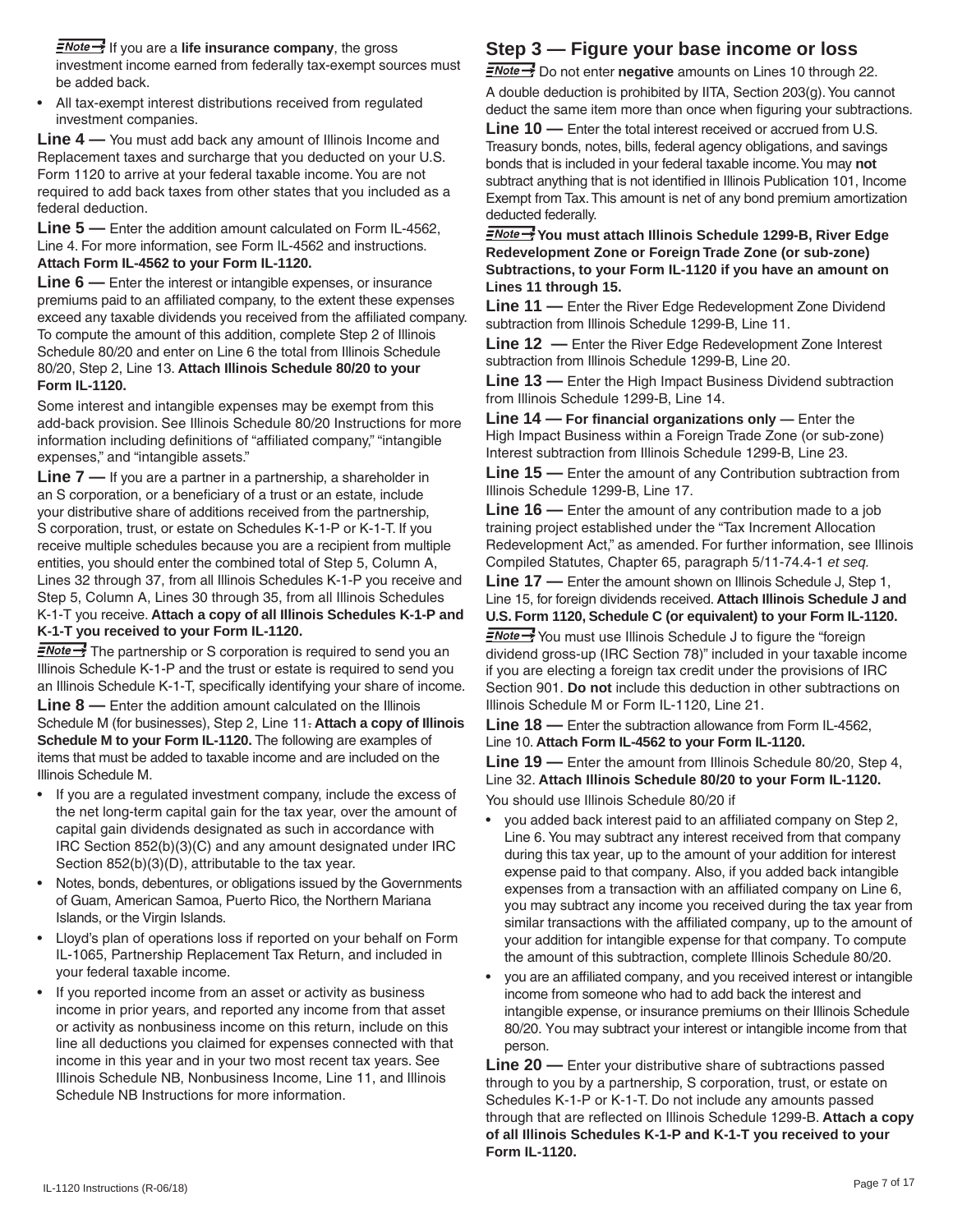$\frac{1}{2}$  The partnership or S corporation is required to send you an Illinois Schedule K-1-P and the trust or the estate is required to send you an Illinois Schedule K-1-T, specifically identifying your share of subtractions.

**Line 21 —** Enter the subtraction amount calculated on Illinois Schedule M (for businesses), Step 3, Line 36. **Attach a copy of Illinois Schedule M (for businesses) to your Form IL-1120**.

You may **not** subtract anything that is not identified below, on Schedule M (for businesses), or in Illinois Publication 101. Some subtractions allowed on Illinois Schedule M include

- any "exempt-interest" dividends, as defined in IRC Section 852(b)(5), paid to shareholders for the tax year, by you, as a regulated investment company.
- notes, bonds, debentures, or obligations issued by the Governments of Guam, American Samoa, Puerto Rico, the Northern Mariana Islands, or the Virgin Islands, to the extent that you were required to add these amounts to your federal taxable income.
- • Lloyd's plan of operations income if reported on your behalf on Form IL-1065 and included in your federal taxable income.
- the amounts disallowed as federal deductions or interest expenses under IRC Sections 45G(e)(3), 171(a)(2), 265, 280C, 291(a)(3), 807(a)(2)(B), 807(b)(1)(B) and 832(b)(5)(B)(i).
- the amount equal to the deduction used to compute the federal tax credit for restoration of amounts held under claim of right under IRC Section 1341.
- any other income included on Step 2, Line 9, exempt from taxation by Illinois by reason of its Constitution or statutes or by the Constitution, treaties, or statutes of the United States. This amount is net of any bond premium amortization deducted federally. For more information, see Illinois Publication 101.

**Line 23 —** This is your base income or loss. Follow the instructions on the form and check a box on Line A or B. You must check one of these boxes and follow the instructions for that line.

#### **Check the box on Line A if**

- all of your base income or loss is derived inside Illinois; and
- you do not have any income or loss to report on Lines 24, 25, 32, or 33.

**If you check the box on Line A, do not complete Step 4**. All of your base income or loss is allocable to Illinois. Skip Step 4, enter the amount from Step 3, Line 23 on Step 5, Line 35, and complete the remainder of the return.

#### **Check the box on Line B if any of the following apply**

- your base income or loss is derived inside and outside Illinois;
- all of your base income or loss is derived outside Illinois; or

• you have income or loss to report on Lines 24, 25, 32, or 33.

**If you check the box on Line B, you must complete all lines of Step 4.** Submitting Form IL-1120 with an incomplete Step 4, including Lines 28, 29, and 30 may result in a delay in processing your return, further correspondence, and you may be required to submit further information to support your filing. See the Specific Instructions for Step 4 for more information.

# **Step 4 — Figure your income allocable to Illinois General Information**

#### **Who must complete Step 4?**

You **must** check the box on Line B and complete **all lines** of Step 4 if any portion of Line 23, base income or loss, is derived outside Illinois, or you have any income or loss to report on Lines 24, 25, 32, or 33.

If you do not complete **all** of Step 4, Lines 24 through 34, we may issue a notice and demand proposing 100 percent of income as being allocated to Illinois, or in the case of a loss return, a notice indicating none of your loss as being allocated to Illinois.

In order to properly allocate your base income or loss, you need to determine what portion of the total base income is business income or loss that is to be apportioned among all the states in which you do business, and what portion is nonbusiness income or loss that is to be allocated to a particular state.

**ENote > Unitary filers -** You must complete **both** Step 4 of the Schedule UB **and** Step 4 of the Form IL-1120.

#### **Definitions**

All references to "income" include losses. The following definitions may be helpful in completing Step 4 of Form IL-1120.

**Business income** means all income (other than compensation) that may be apportioned by formula among the states in which you are doing business without violating the Constitution of the United States. All income of a corporation is business income unless it is clearly attributable to only one state and is earned or received through activities totally unrelated to any business you are conducting in more than one state. Business income is net of all deductions attributable to that income.

**Commercial domicile** is the principal place where your trade or business is directed or managed.

**Nonbusiness income** means all income other than business income or compensation. For more information about the different types of nonbusiness income, see the instructions for Illinois Schedule NB.

**Taxable in other states** means you are subject to and actually pay "tax" in another state. "Tax" means net income tax, franchise tax measured by net income, franchise tax for the privilege of doing

|              | <b>Loss Reduction Worksheet</b>                                                                                                                                       |  |
|--------------|-----------------------------------------------------------------------------------------------------------------------------------------------------------------------|--|
|              | Enter the amount of the reduction to your federal net operating losses<br>from federal Form 982. Combined groups see instructions below.                              |  |
| $\mathbf{2}$ | Enter your income allocation ratio. See instructions.                                                                                                                 |  |
| 3            | Multiply the amount on Line 1 by Line 2. This is your reduction amount.<br>Enter the result here and on Form IL-1120, Line 36.                                        |  |
|              | <b>Line 1</b> — Combined groups must add the amount of federal net operating loss reductions for each group member. All others, follow the<br>instructions in Line 1. |  |

**Line 2 —** Your income allocation ratio is calculated by dividing the amount of debt cancellation income excluded from your gross income that would have been allocated or apportioned to Illinois under the IITA if it was not excluded by the total amount of debt cancellation income excluded from your gross income. If all of your debt cancellation income would have been business income, use the apportionment factor you calculated on the return for the tax year of the debt cancellation.

**Line 3 —** Follow the instructions on the form.

If one or more of your combined group members is included on a federal consolidated income tax return, the amount of the reductions to the member's federal net operating loss is the amount of the consolidated net operating loss attributable to that member that is reduced under IRC Section 108(b) and Treasury Regulations Section 1.1502-28.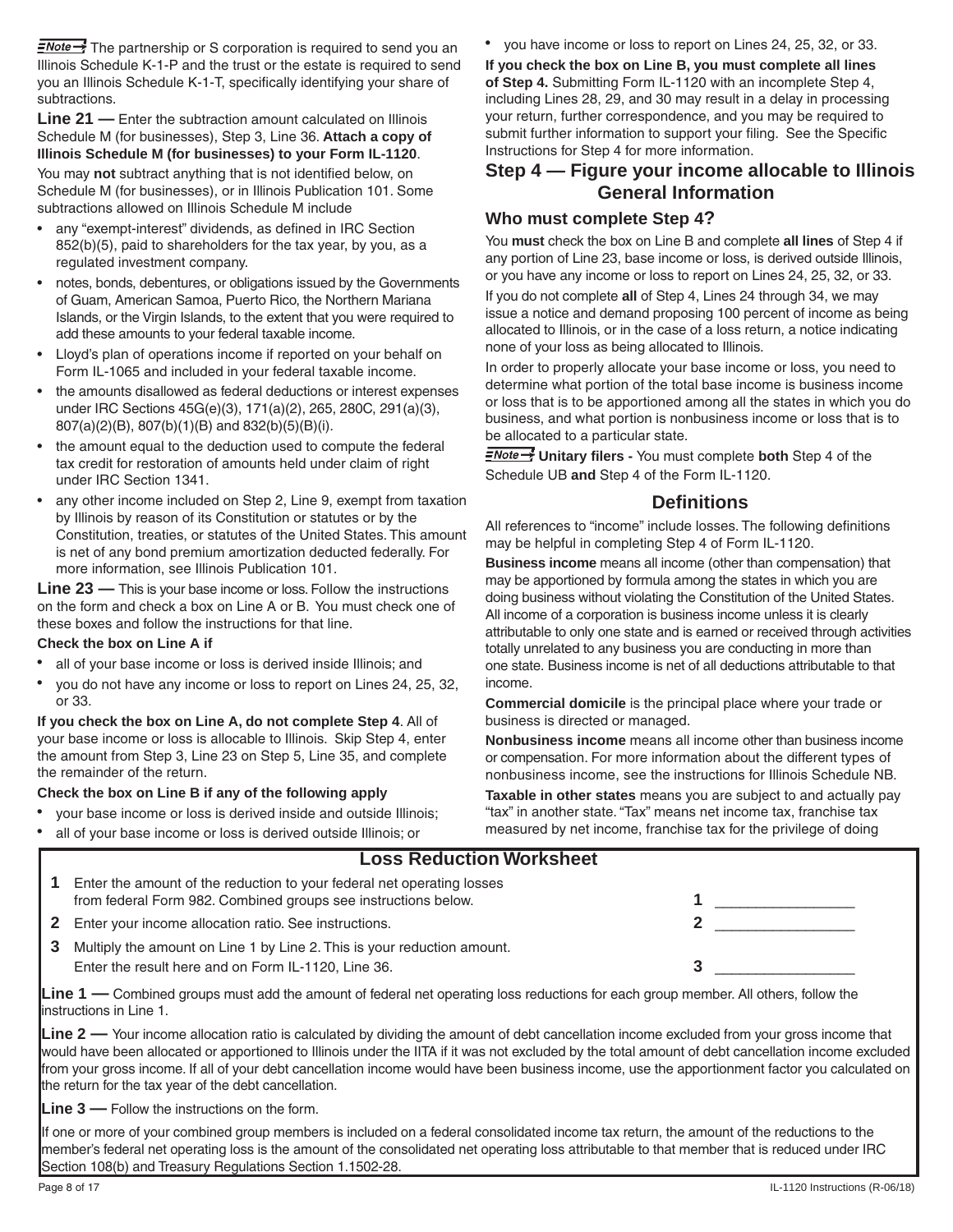business, and corporate stock tax.You are considered taxable in another state if that state has jurisdiction to subject you to a net income tax, even though that state does not impose such a tax. This definition is for purposes of allocating nonbusiness income and apportioning business income inside or outside Illinois.

# **Line by Line Instructions**

 $\frac{N}{2}$  You must complete all lines of Step 4.

**Line 24 —** Enter the amount of all nonbusiness income or loss included in base income, net of any related deductions, plus any recaptured business expenses from Illinois Schedule NB, Column A. Include any nonbusiness income you received from Illinois Schedules K-1-P or K-1-T in the amounts reported on Schedule NB. **Attach Illinois Schedule NB and all Illinois Schedules K-1-P or K-1-T you received to your Form IL-1120.** If you do not have an amount to report on this line, enter "0".

 $\frac{1}{2}$  If you are making the election to treat all income other than compensation as business income for this year, you must check the box in Step 1, Line R, and enter "0" here and on Line 32. **This election must be made by the extended due date of this return. Once made, the election is irrevocable.** 

**Line 25 —** Enter the amount of all business income or loss included in base income received from any non-unitary partnership, partnership included on a Schedule UB, S corporation, trust, or estate, of which you are a partner or a beneficiary. See Illinois Schedules K-1-P(2) or K-1-T(2) for more information. **Attach a copy of all Illinois Schedules K-1-P and K-1-T you received to your Form IL-1120.** If you do not have an amount to report on this line, enter "0".

**ENote** <sup>1</sup> The partnership or S corporation is required to send you an Illinois Schedule K-1-P and Schedule K-1-P(2) and the trust or the estate is required to send you an Illinois Schedule K-1-T and Schedule K-1-T(2), specifically identifying your share of income.

**E** Special Note <sup>1</sup> If you are a partner engaged in a unitary business with your partnership, you must include your distributable share of the partnership's business income in your business income. Do not subtract this business income on Line 25.

#### **Lines 28 through 30 —**

You must complete Lines 28 through 30 if any of the following apply

- your business income or loss is derived inside and outside Illinois;
- all of your business income or loss is derived outside Illinois; or
- • you have income or loss to report on Lines 24, 25, 32, or 33. Follow specific instructions below for Lines 28 through 30.

 $\equiv$ Note  $\rightarrow$  If you are an insurance company, financial organization, sales company, transportation company, or federally regulated exchange, check the appropriate box or boxes in Step 1, Line G (insurance company, financial organization, sales, transportation company, or federally regulated exchange) and see "Apportionment Formulas" in these instructions.

**E** Special Note - If you are a partner engaged in a unitary business with your partnership, you must include your distributive share of the "everywhere" and "Illinois" sales factors from the partnership in your "everywhere" and "Illinois" sales factors. For more information, see Illinois Income Tax Regulations, Section 100.3380(d).

**Line 28 —** Enter your total sales everywhere.

**Line 29 —** Enter your total sales inside Illinois.

ENote >>>>>> Lines 28 and 29 cannot be less than zero. The amount on Line 29 cannot exceed the amount on Line 28.

If you checked the box on Line 23 B and do not complete Lines 28 and 29, we may issue a notice and demand proposing 100 percent of income as being allocated to Illinois, or in the case of a loss return, a notice indicating none of your loss as being allocated to Illinois.

**Line 30 —** Divide Line 29 by Line 28 and enter the result, rounded to six decimal places. The result cannot be greater than "1" or less than "0."

 $\frac{1}{2}$  Mote  $\rightarrow$  If you checked the box on Line 23 B and do not complete Line 30 we may issue a notice and demand proposing 100 percent of your income as being allocated to Illinois, or in the case of a loss return, a notice indicating none of your loss as being allocated to Illinois.

**Line 31 —** Follow the instructions on the form. If you checked the box on Line 23 B and did not complete Lines 28, 29, or 30 we may

- propose 100 percent of your income as being allocable to Illinois.
- propose none of your loss as being allocable to Illinois.

**Line 32 —** Enter the amount of nonbusiness income or loss allocable to Illinois from Illinois Schedule NB, Column B. Include any nonbusiness income and recaptured business expenses you received from Illinois Schedules K-1-P or K-1-T in the amounts reported on Schedule NB. **Attach a copy of Schedule NB and all Illinois Schedules K-1-P and K-1-T you received to your Form IL-1120.** If you do not have an amount to report on this line, enter "0".

 $\frac{1}{2}$  If you checked the box in Step 1, Line R, making the election to treat all of your income other than compensation as business income, then enter "0" on Line 32.

**Line 33 —** Enter the amount of income or loss reported on Step 4, Line 25 that is apportionable to Illinois as reported by the non-unitary partnership, partnership included on a Schedule UB, S corporation, trust, or estate on Illinois Schedules K-1-P or K-1-T. See Illinois Schedules K-1-P(2) or K-1-T(2) for more information. **Attach a copy of all Illinois Schedules K-1-P and K-1-T you received to your Form IL-1120.** If you do not have an amount to report on this line, enter "0".

# **Step 5 — Figure your net income**

**Line 35 —** Follow the instructions on the form. If this amount is a loss, you may be allowed to carry it forward to other years as an Illinois net loss deduction (NLD).

**Line 36 —** If you were required to reduce the net operating loss reported on your federal Form 1120 because you excluded any discharge of indebtedness income from this tax year's gross income, then you may be required to reduce the net loss reported on Line 35. Use the worksheet on page 8 to figure your loss reduction. **Attach a copy of your federal Form 982, Reduction of Tax Attributes Due to Discharge of Indebtedness, to your Form IL-1120.** For more information, see Illinois Income Tax Regulations, Section 100.2310(c).

If you are a combined group reporting a combined net loss on Line 35, you may be required to reduce this loss if one or more of your group members excluded discharge of indebtedness income and was required to reduce a federal net operating loss incurred for this tax year.

 $\frac{1}{2}$  If you also have Illinois net operating loss carryovers to the tax year of the debt cancellation, you may also be required to reduce those carryovers. See Schedule NLD or UB/NLD for more information.

**Line 37 — If you have a discharge of indebtedness adjustment** on Line 36, add Lines 35 (a negative number) and 36 (a positive number), and enter the result on this line.This amount cannot be greater than "0".

**If you do not have a discharge of indebtedness adjustment**, enter "0" on Line 36 and the amount from Line 35 on Line 37.

**Line 38 —** Enter your Illinois net loss deduction carryforward from the Illinois Schedule NLD, Step 1, Line 5 total box, or Illinois Schedule UB/NLD, Step 3, Line 30. **Attach Illinois Schedule NLD or unitary Illinois Schedule UB/NLD to your Form IL-1120.**

**ENote** Subsembledule specific to your tax year.

IL-1120 Instructions (R-06/18) Page 9 of 17 If you are a cooperative and you separate your patronage and nonpatronage income or loss, complete Schedule INL and follow the instructions for computation of your Illinois net loss deduction and how to complete Schedule NLD.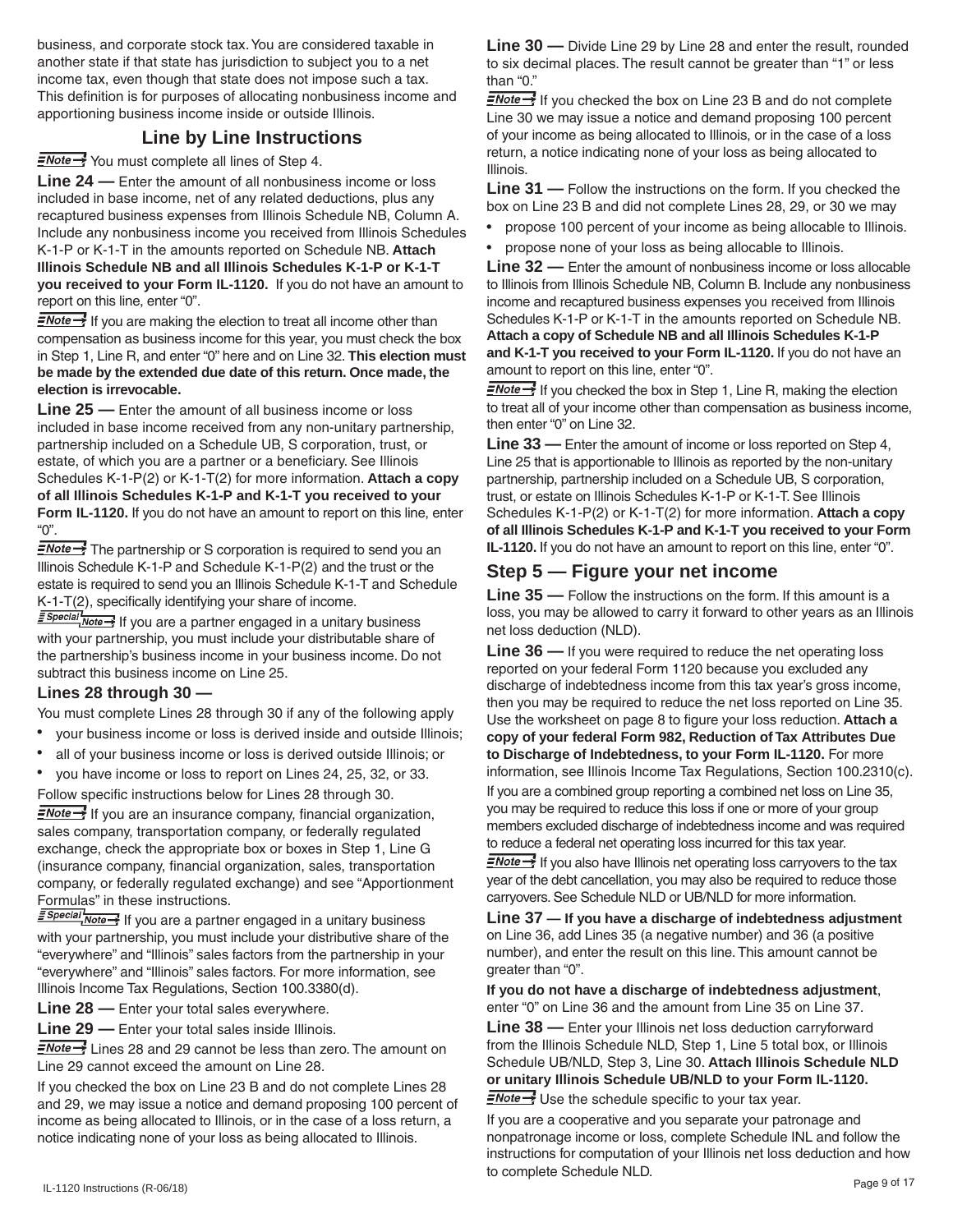# **Step 6 — Figure your replacement tax after credits**

**Line 41 —** Enter your recapture of investment credits from Illinois Schedule 4255, Recapture of Investment Tax Credits, Step 4, Column C, Line 18.

If you claimed any Illinois investment tax credits in a prior year on Form IL-477, Replacement Tax Investment Credits, and any of the property was disqualified within 48 months of being placed in service, you must use Illinois Schedule 4255 to compute the amount of recapture. Credit must be recaptured in the year the property became disqualified. For more information, see Schedule 4255 instructions.

#### **Line 43 —** Enter the amount from Form IL-477, Step 1, Line 13. **Attach Form IL-477 and any other required support listed on Form IL-477 to your Form IL-1120.**

You may claim a replacement tax investment credit of .5 percent (.005) of the basis of qualified property placed in service in Illinois during the tax year.

An additional credit of up to .5 percent (.005) of the basis of qualified property is available if your Illinois base employment increased by 1 percent (.01) or more over the preceding year, or if your business is new to Illinois. Excess credit may be carried forward for five years following the excess credit year. For more information, see Form IL-477 instructions.

# **Step 7 — Figure your income tax after credits**

**Line 45 — If your tax year ends on or after December 31, 2017 and before June 30, 2018 -** Select one of the following methods to calculate the amount of income tax due:

**• Method 1 - Apportionment method (blended rate)** 

 The apportionment method is figured by dividing your net income received based on the total number of days in one accounting period in equal ratio to the total number of days in the second accounting period. See detailed instructions below.

We encourage you to use the blended rate, if possible. It is the simpler of the two methods and does not require you to attach any additional schedules to your return. If you use the blended rate, do not complete Schedule SA, Specific Accounting.

#### **Method 2 - Specific accounting method**

The specific accounting method allows you to treat your net income or loss and modifications as though they were received in two different taxable years (prior to July 1, 2017, and after June 30, 2017) and calculate the income tax due at the applicable rate for each period.You must complete Schedule SA (IL-1120) to use this method.

Choose which method you will use to divide your income on or before the extended due date of your tax return. Once this decision is made, it is irrevocable.

**If you elect to use the blended income tax rate and you file a**

- full-year corporate return, use the Blended Income Tax Rate Schedule below to determine your blended income tax rate. To use this schedule
	- **•** find the row which corresponds to the date your tax year begins and ends,
	- multiply the blended rate printed in that row by the net income shown in Line 39, and
	- enter the amount of income tax you calculated on the Line 45.
- short-year corporate return (or you are a 52/53 week filer), use the Apportioned Income Tax Rate Formula below to calculate your blended income tax rate.

 To use this formula

- **•** follow the instructions for each line to calculate your blended rate,
- **•** multiply the blended rate you entered on Line 3 by the net income shown on Line 39, and
- **•** enter the amount of income tax you calculated on Line 45.

**If your tax year begins on or after July 1, 2017 -** The income tax rate is 7 percent (.07). Multiply the amount on Line 39 by 7% (.07) and enter the amount on Line 45.

**Line 46 —** Enter the total of your recapture of investment credits from Illinois Schedule 4255, Step 4, Columns A and B, Line 18, and Step 5, Line 21. See Schedule 4255 instructions for more information regarding the recapture of investment credits.

| <b>BLENDED TAX RATE SCHEDULE</b><br>For Full-Year Corporate Returns Only |                                    |                                  |                                 |                                                                          |  |  |
|--------------------------------------------------------------------------|------------------------------------|----------------------------------|---------------------------------|--------------------------------------------------------------------------|--|--|
| <b>Tax Year</b><br><b>Begin Date</b>                                     | <b>Tax Year</b><br><b>End Date</b> | <b>Days</b><br>Before 07/01/2017 | <b>Days</b><br>After 06/30/2017 | <b>Blended Rate For</b><br><b>Corporations</b><br>(corporate income tax) |  |  |
| 01/01/2017                                                               | 12/31/2017                         | 181                              | 184                             | 6.1322%<br>(.061322)                                                     |  |  |
| 02/01/2017                                                               | 01/31/2018                         | 150                              | 215                             | 6.2808%<br>(.062808)                                                     |  |  |
| 03/01/2017                                                               | 02/28/2018                         | 122                              | 243                             | 6.4151%<br>(.064151)                                                     |  |  |
| 04/01/2017                                                               | 03/31/2018                         | 91                               | 274                             | 6.5637%<br>(.065637)                                                     |  |  |
| 05/01/2017                                                               | 04/30/2018                         | 61                               | 304                             | 6.7075%<br>(.067075)                                                     |  |  |
| 06/01/2017                                                               | 05/31/2018                         | 30                               | 335                             | 6.8562%<br>(068562)                                                      |  |  |

| <b>APPORTIONED INCOME TAX RATE FORMULA</b><br>For Corporations with Short-Year Returns or 52/53 Week Filers Only                                                                                                                |  |  |  |  |
|---------------------------------------------------------------------------------------------------------------------------------------------------------------------------------------------------------------------------------|--|--|--|--|
| 1 Number of days in tax year before $07/01/2017 \div$ total number of days<br>in the tax year x 5.25% (.0525) =<br>2 Number of days in tax year after $06/30/2017 \div$ total number of days<br>in the tax year x $7\%$ (.07) = |  |  |  |  |
| 3 Add Lines 1 and 2. Round the result to six decimal places. This is your<br>blended income tax rate.                                                                                                                           |  |  |  |  |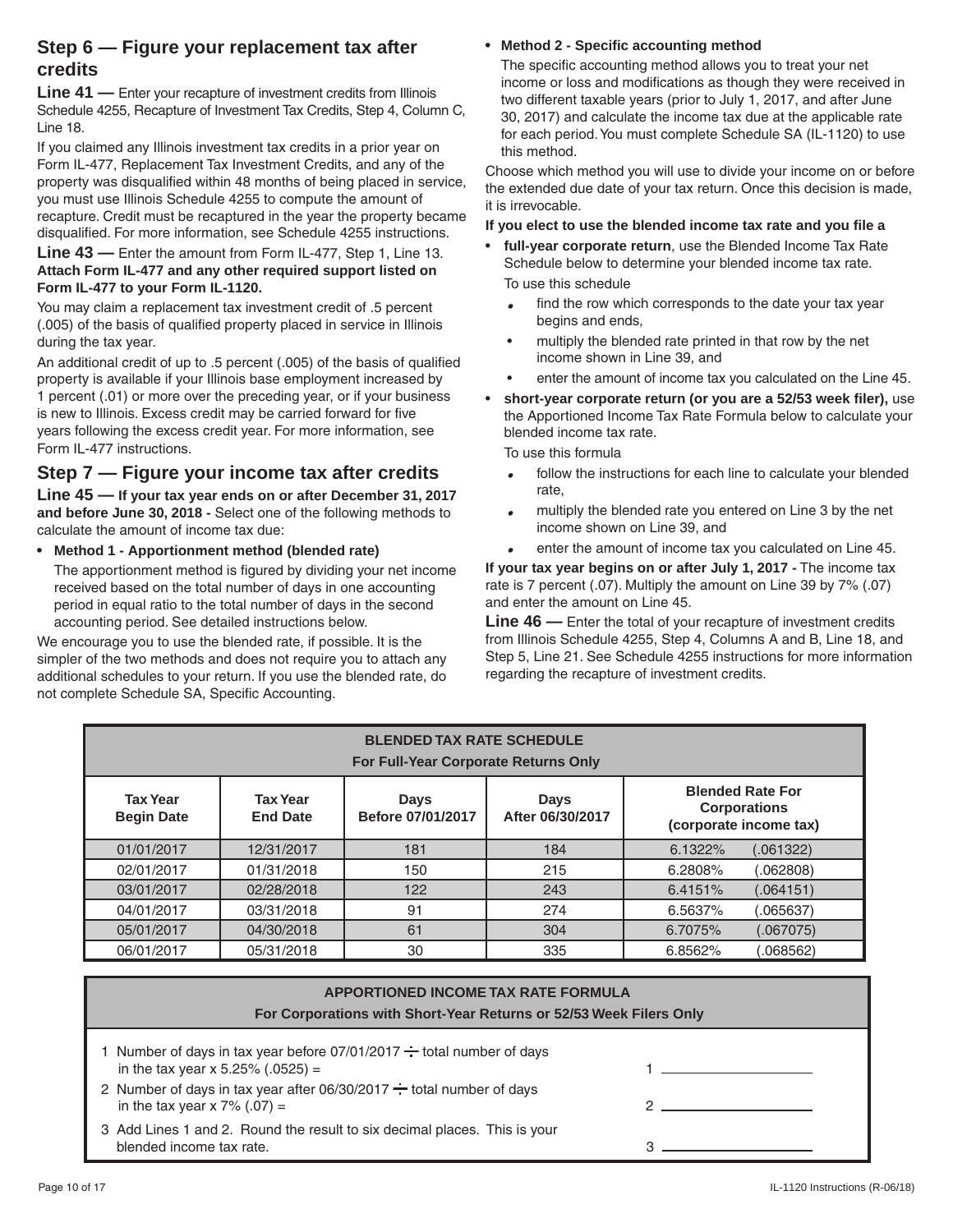If you claimed an Enterprise Zone Credit, River Edge Redevelopment Zone Credit, High Impact Business Investment Credit, or Angel Investment Credit in a prior year on Illinois Schedule 1299-D, Income Tax Credits, and any of the property becomes disqualified, you must use Illinois Schedule 4255 to compute the amount of recapture. Credit must be recaptured in the year in which the property became disqualified. For more information, see Illinois Schedule 4255.

**Line 48 —** Enter the amount from Illinois Schedule 1299-D, Step 2, Line 33.The total of all credits is limited to the total income tax shown on Form IL-1120, Line 47. **Attach Illinois Schedule 1299-D and any other required support listed on Schedule 1299-D to your Form IL-1120.** For more information, see Illinois Schedule 1299-D Instructions.

The following credits may be carried forward for **two** years following the excess credit year.

- • TECH-PREP Youth Vocational Programs Credit
- • Dependent Care Assistance Program Credit

The following credits are also available and may be carried forward **five** years following the excess credit year:

- • Film Production Services Tax Credit
- **Employee Child Care Tax Credit**
- **Enterprise Zone Investment Credit**
- **High Impact Business Investment Credit**
- • Tax Credit for Affordable Housing Donations
- • Economic Development for a Growing Economy (EDGE) Tax Credit
- Research and Development Credit
- • Ex-Felons Jobs Credit
- Student-Assistance Contribution Credit-
- Angel Investment Credit
- New Markets Credit
- **River Edge Historic Preservation Credit**
- **Live Theater Production Tax Credit**
- **Hospital Credit**
- **Other Credits**

## **Step 8 — Figure your refund or balance due**

**If you are a foreign insurer, review the instructions below.**

#### **For non-unitary foreign insurers**

- complete From IL-1120, Steps 1 through 7, before completing Illinois Schedule INS;
- complete Schedule INS;
- report your foreign insurer replacement tax reduction on Step 8, Line 51; and
- report your foreign insurer income tax reduction on Step 8, Line 54.
- **For combined unitary filers with one or more members who are foreign insurers**
- complete Form IL-1120, Steps 1 through 7, before completing Illinois Schedule UB/INS;
- complete all steps of your Schedule UB, before completing Illinois Schedule UB/INS;
- complete Schedule UB/INS;
- report your foreign insurer replacement tax reduction on Step 8, Line 51; and
- report your foreign insurer income tax reduction on Step 8, Line 54.

#### **Line 50 —** Follow the instructions on the form.

 $\frac{1}{2}$  If you are a foreign insurer do not apply a tax reduction to this line. Follow the instructions above and on Schedule INS or Schedule UB/INS.

**Line 51 —** Enter your foreign insurer replacement tax reduction from Schedule INS, Step 3, Line 17, or Schedule UB/INS, Step 6, Line 59. **Attach Schedule INS or Schedule UB/INS.**

**Line 52 —** Subtract Line 51 from Line 50 and enter the result on this line. If Line 51 is blank, enter the amount from Line 50 on Line 52.This is your net replacement tax.

**Line 53 —** Follow the instructions on the form.

 $\equiv$ Note  $\rightarrow$  If you are a foreign insurer do not apply a tax reduction to this line. Follow the instructions above and on Schedule INS or Schedule UB/INS.

**Line 54 —** Enter your foreign insurer income tax reduction from Schedule INS, Step 3, Line 20, or Schedule UB/INS, Step 6, Line 72. **Attach Schedule INS or Schedule UB/INS.**

**Line 55 —** Subtract Line 54 from Line 53 and enter the result on this line. If Line 54 is blank, enter the amount from Line 53 on Line 55.This is your net income tax.

**Line 56 —** Compassionate Use of Medical Cannabis Pilot Program Act surcharge.

# **Definitions**

**Organization registrant** means a corporation, partnership, trust, limited liability company (LLC), or other organization, that holds either a medical cannabis cultivation center registration issued by the Illinois Department of Agriculture or a medical cannabis dispensary registration issued by the Illinois Department of Financial and Professional Regulation.

**Transactions subject to the surcharge** means sales and exchanges of

- capital assets;
	- depreciable business property;
	- real property used in the trade or business; and
	- Section 197 intangibles

#### of an organization registrant.

#### **What is the surcharge?**

For each taxable year beginning or ending during the Compassionate Use of Medical Cannabis Pilot Program, a surcharge is imposed on all taxpayers on income arising from the transactions subject to the surcharge of an organization registrant under the Compassionate Use of Medical Cannabis Pilot Program Act.

The amount of the surcharge is equal to the amount of federal income tax liability for the taxable year attributable to the transactions subject to the surcharge.

# **To whom does the surcharge apply?**

The surcharge is imposed on any taxpayer who incurs a federal income tax liability on the income realized on a "transaction subject to the surcharge," including individuals and other taxpayers who are not themselves the "organization registrant" that engaged in the transaction. A line has been included on Schedules K-1-P and K-1-T to identify the amount of federal income attributable to transactions subject to the surcharge that was passed through to you on federal Schedule K-1.

**ENote >>** Although a unitary business group filing combined Illinois returns is treated as a single taxpayer and its members are jointly and severally liable for any surcharge imposed on the group, the group itself is not an organization registrant and transactions of any member that is not itself an organization registrant are not subject to the surcharge.

# **How do I figure the surcharge?**

If the surcharge applies to you, complete the Compassionate Use of Medical Cannabis Pilot Program Act Surcharge Worksheet at the bottom of page 12.

For more information, see Illinois Income Tax Regulations, Section 100.2060. **Line 57 —** Add Lines 52, 55, and 56 and enter the total on this line. This is your total net income and replacement taxes and surcharge.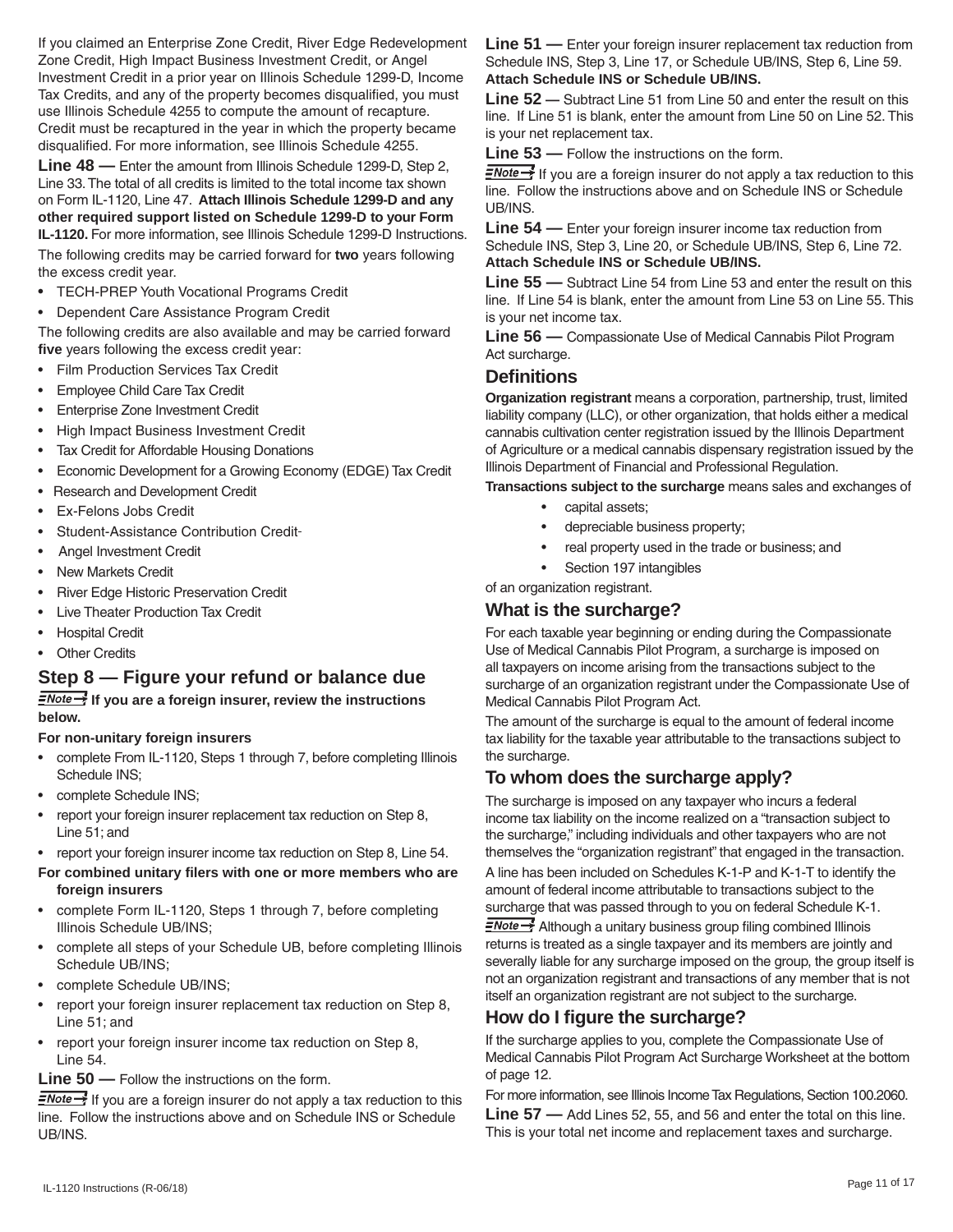**Line 58 —** Enter the amount of any self-assessed underpayment of estimated tax penalty you figured on Form IL-2220, Computation of Penalties for Businesses, Step 4, Line 22.

If you annualized your income in Step 6 of Form IL-2220, be sure to check the box in Step 1, Line V of this Form IL-1120. **Attach a completed Form IL-2220 to your Form IL-1120.**

 $\frac{1}{2}$  Mote  $\rightarrow$  If you do not need to annualize your income and do not wish to complete Form IL-2220, we encourage you to let us figure your penalties and interest and send you a bill instead of determining these amounts yourself.We will compute any penalty or interest due and notify you.

**Line 60a —** Enter the amount of any overpayment from your prior year tax returns that you requested to be applied to this year's tax return. Take into account any correspondence we may have sent that changed the amount of your credit carryforward from the previous year.

**Line 60b —** Enter the total amount of estimated payments you made during this tax year.

**Line 60c —** Enter the amount of Illinois Income and Replacement Tax paid with Form IL-505-B.

**Line 60d —** Enter the amount you claim as Illinois pass-through withholding payments reported to you by partnerships,

S corporations, or trusts on Schedule(s) K-1-P or K-1-T. If you received more than one Schedule K-1-P or K-1-T, add the amounts of all the schedules and enter the total on Line 60d. **Attach copies of the Schedules K-1-P and K-1-T you received from the pass-through entities to your Form IL-1120.** See "What are pass-through withholding payments?" under "General Information" in these instructions for more information.

**Line 60e —** Enter the amount of any Illinois gambling withholding shown on Form W-2G. **Attach Forms W-2G.**

**Line 63 —** Enter the amount of overpayment you elect to be applied against your estimated tax obligation.

Your credit carryforward will not be applied if you do not file a processable return.

**ENote** Your credit carryforward may be reduced by us due to corrections we make to your return, or to satisfy any unpaid tax, penalty, and interest due for this year or any other year. If we reduce your credit carryforward, it may result in a late-payment penalty in a subsequent year.

## **To which tax year will my credit apply?**

We will apply your credit to the tax year for which estimated payments currently are due as of the date you file this 2017 return, unless you elect to apply the credit to a different tax year. The estimated tax payment due dates are the 15th day of the 4th, 6th, 9th, and 12th months of your tax year.

 $\frac{1}{2}$  If you wish to apply the credit to a different tax year, see "May I apply my credit to a different tax year?"

**Example 1:** You file your 2017 calendar-year return on

September 5, 2018, which is before the third estimated tax due date for 2018 (September 15, 2018, for calendar-year filers). You request your overpayment of \$500 be applied against your estimated tax. We will apply \$500 to your 2018 estimated tax.

**Example 2:** You file your 2017 calendar-year return on

December 22, 2018, which is after the last estimated tax due date for 2018 (December 15, 2018, for calendar-year filers), but is timely for the first estimated tax due date for 2019 (April 15, 2019, for calendaryear filers).You request your overpayment of \$500 be applied against your estimated tax. We will apply \$500 to your 2019 estimated tax.

 $\frac{1}{2}$  If you are filing your return after the extended due date, you may only elect to claim an overpayment credit for payments received on or before the date you filed your return. Any payments made after the date you filed that return can only be claimed as an overpayment credit on a subsequent amended return.

You may complete the Credit Carryforward Worksheet on page 14 if you require assistance determining the year to which your credit will apply.

#### **With what date will my credit apply against my estimated tax?**

If your 2017 return was filed

 **on or before the extended due date of your return** (October 15, 2018, for calendar-year filers), your credit is considered to be paid on the due date of your first estimated tax installment of your 2018 tax period (April 17, 2018, for calendaryear filers).

**However,** if all or a portion of your overpayment results from payments made after the due date of that first estimated tax installment, that portion of your credit is considered to be paid on the date you made the payment.

**Example 1:** You file your 2017 calendar-year return on or before the extended due date of your return requesting \$500 be applied against estimated tax. All of your payments are made before the original due date of your return.Your credit of \$500 will be considered to be paid on April 17, 2018.

**Example 2:** You file your 2017 calendar-year return on or before the extended due date of your return requesting \$500 be applied against estimated tax.Your overpayment includes payments of \$400 you made before the original due date of your return, and a \$100 payment you made on June 1, 2018. Your credit of \$400 will be considered to be paid on. The remaining \$100 credit will be considered to be paid on June 1, 2018.

**after the extended due date of your return, your credit is** considered to be paid on the date you filed the return on which you made the election.

> **Example 3:** You file your 2017 calendar-year return on December 1, 2018, requesting \$500 be applied against estimated tax.Your credit of \$500 will be considered to be

# **Compassionate Use of Medical Cannabis Pilot Program Act Surcharge Worksheet**

**1** Enter your federal income tax liability for the taxable year.

| 2 Enter your federal income tax liability for the taxable year computed as if transactions subject to the |  |
|-----------------------------------------------------------------------------------------------------------|--|
| surcharge made in that year had not been made by the organization registrant.                             |  |

**3** Subtract Line 2 from Line 1.This is your Compassionate Use of Medical Cannabis Pilot Program Act surcharge. Enter the result here and on Form IL-1120, Step 8, Line 56. **3 3** 

**Line 1 —** Members of consolidated groups must enter the consolidated federal income tax liability of the affiliated group for the taxable year. **Line 2** — Members of consolidated groups must enter the federal income tax liability of the affiliated group for the taxable year computed as if the transactions subject to surcharge for which taxable income or gain was recognized in that taxable year had not been made.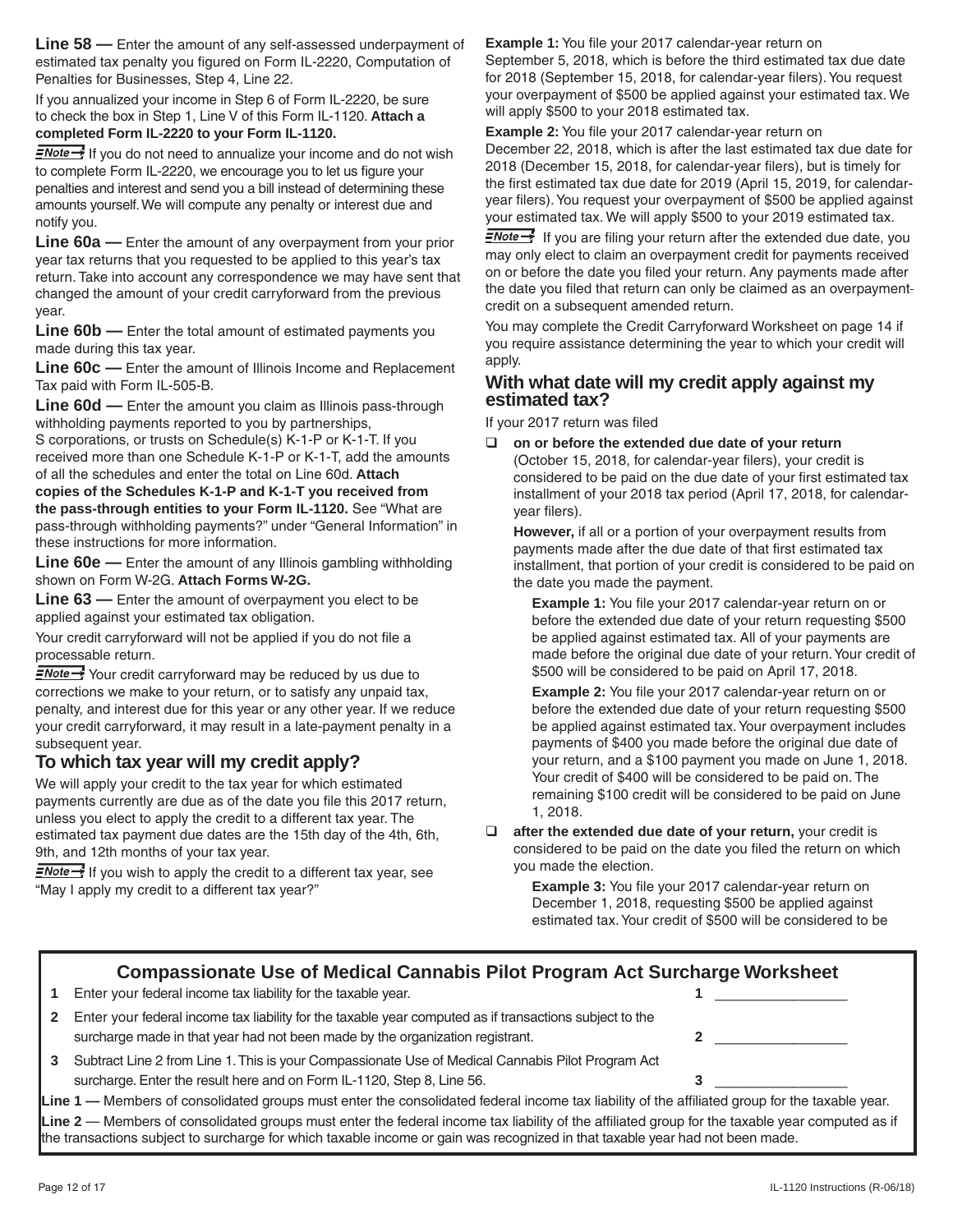paid on December 1, 2018, because you filed your return after the extended due date of your 2017 calendar-year return.

You may complete the Credit Carryforward Worksheet on page 14 if you require assistance determining what date your credit will apply.

# **May I apply my credit to a different tax year?**

Yes. If you wish to apply your credit to a tax year other than the one described above, you must submit a separate request in writing to: **ILLINOIS DEPARTMENT OF REVENUE**

**PO BOX 19004 SPRINGFIELD IL 62794-9004**

**ENote** Submit your request at the time you file your return. Do not submit your return to this address.

Your request must include

- your name,
- vour FEIN,
- the tax year of the return creating the overpayment, and
- the tax year you wish to have the credit apply.

If you do not follow these instructions, your election will be considered invalid and we will not apply your credit as you requested.

If you submit a valid request, we will apply your credit as you requested and notify you. Once made, your election to change the tax year to which your credit will apply is irrevocable. Requests will be worked in the order we receive them.

ENote \* You may only apply your credit to tax years occurring after the year of the return creating the overpayment. If you request to apply more credit than our records show you have available, we will apply the maximum amount available and notify you of the difference.

**Line 64 —** Follow the instructions on the form.Your refund will not be issued if you do not file a processable return.

 $\frac{N}{2}$  Your refund may be reduced by us to satisfy any unpaid tax, penalty, and interest due for this year or any other year.

**Line 65 —** Direct deposit information.

If you choose to deposit your refund directly into your checking or savings account, you must

- Enter your routing number.
- For a checking account, your routing number must be nine digits and the first two digits must be 01 through 12 or 21 through 32. The sample check following these instructions has an example of

 a routing number.

- For a savings account, you must contact your financial institution for your routing number.
- Check the appropriate box to indicate whether you want your refund deposited into your checking or savings account.
- Enter your account number.
- For a checking account, your account number may be up to 17 digits.

 The sample check following these instructions has an example of an account number.

• For a savings account, you must contact your financial institution for your account number.

**Do not** use your account and routing numbers from your checking or savings account **deposit slip**. **Do not** include your check number. Include hyphens, but omit spaces and special symbols.You may have unused boxes.

 $\frac{1}{2}$  Mote  $\rightarrow$  If your financial institution does not honor your request for direct deposit, we will send you a check instead.

 $\frac{1}{2}$  We do not support international ACH transactions. We will only deposit refunds into accounts located within the United States. If your financial institution is located outside the United States, we will send you a check instead of depositing your refund into your account.



**Line 66 —** Follow the instructions on the form. This is your amount of tax due that must be paid in full if \$1 or more. If you are not paying electronically, complete a payment voucher, Form IL-1120-V, make your check or money order payable to **"Illinois Department of Revenue"**, **and attach them to the front of the return.**

**ENote**<sup>1</sup> If you are paying electronically **do not** complete and attach a payment voucher.

You should also **enter the amount you are paying in the box located on the top of Page 1** of the Form IL-1120.

We encourage you to let us figure your penalties and interest and send you a bill instead of determining these amounts yourself.We will compute any penalty and interest due and notify you. See General Information, "What are the penalties and interest?"

# **Step 9 — Signature, date, and paid preparer's information**

You must sign and date your return. If you do not sign your return, it will not be considered filed and you may be subject to a **non-filer penalty.**

If you pay someone to prepare your return, the income tax return preparer must also sign and date the return, enter the preparer tax identification number (PTIN) issued to them by the Internal Revenue Service, and provide their firm's name, address, and phone number. If you want to allow the paid preparer listed in this step to discuss this return with the Department, check the box. This authorization will allow your paid preparer to answer any questions that arise during the processing of your return, call us with questions about your return, and receive or respond to notices we send. The authorization will automatically end no later than the due date for filing your 2018 tax return (excluding extensions.) You may revoke the authorization at any time by calling or writing us.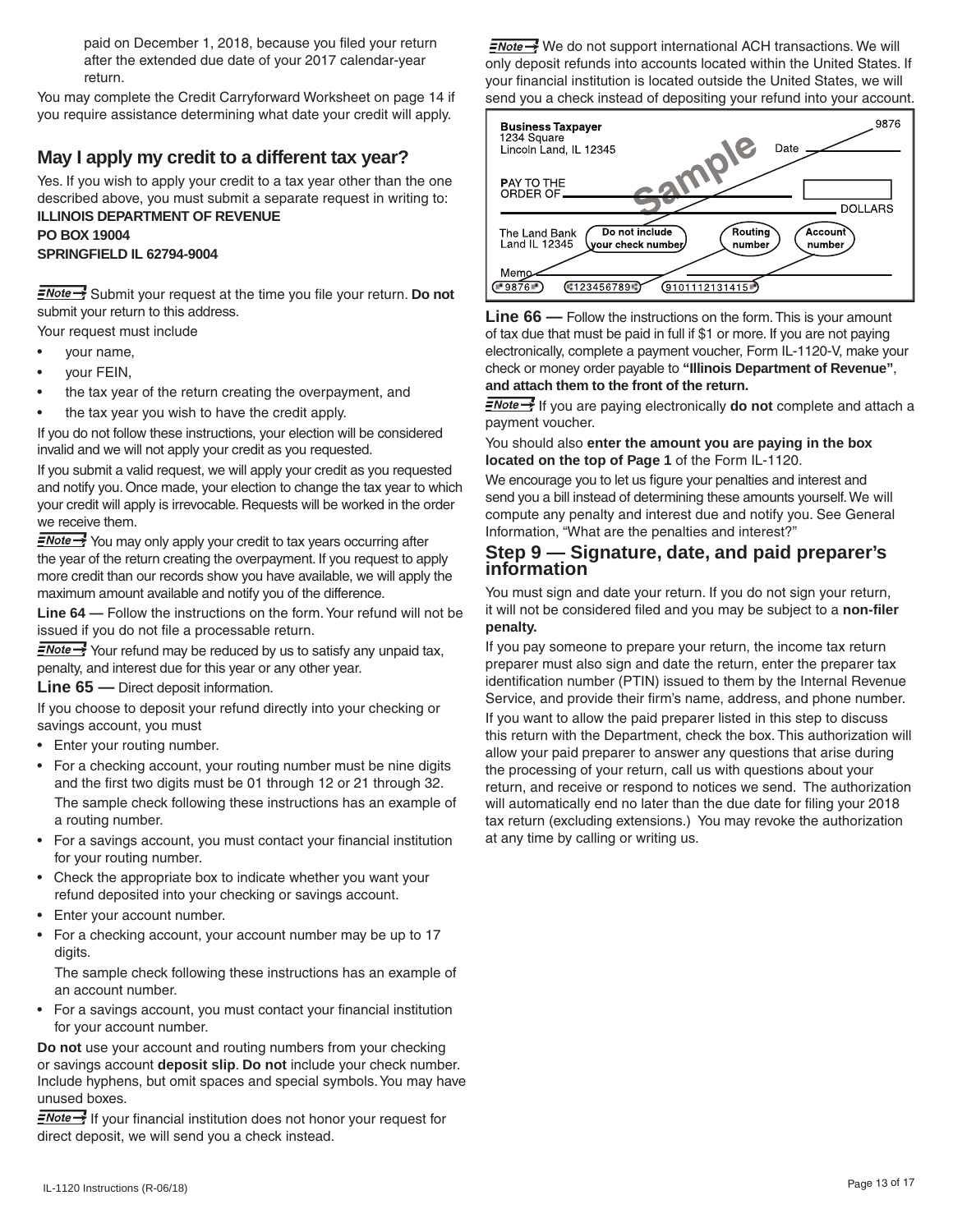| <b>Credit Carryforward Worksheet</b>                                                                                                                                                                                                                                                                          |                                                                                                                                                                                                                               |                                                                                                                                                                                                                                                                                      |                        |                                     |                        |  |  |
|---------------------------------------------------------------------------------------------------------------------------------------------------------------------------------------------------------------------------------------------------------------------------------------------------------------|-------------------------------------------------------------------------------------------------------------------------------------------------------------------------------------------------------------------------------|--------------------------------------------------------------------------------------------------------------------------------------------------------------------------------------------------------------------------------------------------------------------------------------|------------------------|-------------------------------------|------------------------|--|--|
| Step 1: Determine the tax year to which your credit will apply                                                                                                                                                                                                                                                |                                                                                                                                                                                                                               |                                                                                                                                                                                                                                                                                      |                        |                                     |                        |  |  |
| Check box A or B and follow the instructions for the box you checked. If you did not check a box, do not complete the question(s)<br>associated with that box.                                                                                                                                                |                                                                                                                                                                                                                               |                                                                                                                                                                                                                                                                                      |                        |                                     |                        |  |  |
|                                                                                                                                                                                                                                                                                                               |                                                                                                                                                                                                                               | $A \Box$ I filed my return on or before the original filing and payment due date of my return.                                                                                                                                                                                       |                        |                                     |                        |  |  |
|                                                                                                                                                                                                                                                                                                               | Complete Line 1a only if you checked box A, above.                                                                                                                                                                            |                                                                                                                                                                                                                                                                                      |                        |                                     |                        |  |  |
|                                                                                                                                                                                                                                                                                                               |                                                                                                                                                                                                                               | 1a Enter the ending date of the next full tax year. This is the year your credit will be applied                                                                                                                                                                                     |                        |                                     |                        |  |  |
|                                                                                                                                                                                                                                                                                                               | to unless you elect to apply it to a different year.                                                                                                                                                                          |                                                                                                                                                                                                                                                                                      |                        | 1a                                  |                        |  |  |
| <b>Example:</b>                                                                                                                                                                                                                                                                                               |                                                                                                                                                                                                                               |                                                                                                                                                                                                                                                                                      |                        |                                     |                        |  |  |
|                                                                                                                                                                                                                                                                                                               | • A calendar-year filer, filing a return on March 1, 2018 (which falls before April 17, 2018, the original filing and payment due date<br>for the 2017 tax year), would enter the next full tax year ending date, 12/31/2018. |                                                                                                                                                                                                                                                                                      |                        |                                     |                        |  |  |
|                                                                                                                                                                                                                                                                                                               |                                                                                                                                                                                                                               | $\mathbf{B}$ $\Box$ I filed my return after the original filing and payment due date of my return.                                                                                                                                                                                   |                        |                                     |                        |  |  |
|                                                                                                                                                                                                                                                                                                               |                                                                                                                                                                                                                               | Complete Lines 1b through 2b only if you checked box B, above.                                                                                                                                                                                                                       |                        |                                     |                        |  |  |
| $\rightarrow$ 1b Enter the date you filed this return.                                                                                                                                                                                                                                                        |                                                                                                                                                                                                                               |                                                                                                                                                                                                                                                                                      |                        | 1 <sub>b</sub>                      |                        |  |  |
|                                                                                                                                                                                                                                                                                                               |                                                                                                                                                                                                                               | $\rightarrow$ 2b Enter the ending date of the next full tax year for which a payment made on the date entered                                                                                                                                                                        |                        |                                     |                        |  |  |
|                                                                                                                                                                                                                                                                                                               |                                                                                                                                                                                                                               | on Line 1b would be considered a timely payment. This is the year your credit will be applied                                                                                                                                                                                        |                        |                                     |                        |  |  |
|                                                                                                                                                                                                                                                                                                               | to unless you elect to apply it to a different year.                                                                                                                                                                          |                                                                                                                                                                                                                                                                                      |                        | 2 <sub>b</sub>                      |                        |  |  |
| <b>Examples:</b>                                                                                                                                                                                                                                                                                              |                                                                                                                                                                                                                               |                                                                                                                                                                                                                                                                                      |                        |                                     |                        |  |  |
| 12/31/2018 on Line 2b.                                                                                                                                                                                                                                                                                        |                                                                                                                                                                                                                               | • A calendar-year filer, filing a return on August 4, 2018 (which falls after April 17, 2018, the original filing and payment due date<br>for the 2017 tax year, but before April 15, 2019, the original filing and payment due date for the 2018 tax year), would enter             |                        |                                     |                        |  |  |
| A calendar-year filer, filing a return on April 23, 2019 (which falls after April 15, 2019, the original filing and payment due date<br>$\bullet$<br>for the 2018 tax year, but before April 15, 2020, the original filing and payment due date for the 2019 tax year), would enter<br>12/31/2019 on Line 2b. |                                                                                                                                                                                                                               |                                                                                                                                                                                                                                                                                      |                        |                                     |                        |  |  |
|                                                                                                                                                                                                                                                                                                               |                                                                                                                                                                                                                               |                                                                                                                                                                                                                                                                                      |                        |                                     |                        |  |  |
|                                                                                                                                                                                                                                                                                                               |                                                                                                                                                                                                                               | Step 2: Determine the date that your credit will apply against your tax liability                                                                                                                                                                                                    |                        |                                     |                        |  |  |
| associated with that box.                                                                                                                                                                                                                                                                                     |                                                                                                                                                                                                                               | Check box A or B and follow the instructions for the box you checked. If you did not check a box, do not complete the question(s)                                                                                                                                                    |                        |                                     |                        |  |  |
|                                                                                                                                                                                                                                                                                                               |                                                                                                                                                                                                                               | ENote Scredit carryforwards calculated on this worksheet will not be available until your return is processed by the Department. Your                                                                                                                                                |                        |                                     |                        |  |  |
|                                                                                                                                                                                                                                                                                                               |                                                                                                                                                                                                                               | credit carryforward may be reduced by us due to corrections we make to your return, or to satisfy any unpaid tax, penalty, and interest<br>due for this year or any other year. If we reduce your credit carryforward, it may result in a late-payment penalty in a subsequent year. |                        |                                     |                        |  |  |
|                                                                                                                                                                                                                                                                                                               |                                                                                                                                                                                                                               | $A \Box$ I filed my return on or before the extended due date of my return.                                                                                                                                                                                                          |                        |                                     |                        |  |  |
| Complete Lines 1a through 3a only if you checked box A, above.                                                                                                                                                                                                                                                |                                                                                                                                                                                                                               |                                                                                                                                                                                                                                                                                      |                        |                                     |                        |  |  |
| $\rightarrow$ 1a Enter the original due date for this 2017 return.                                                                                                                                                                                                                                            |                                                                                                                                                                                                                               |                                                                                                                                                                                                                                                                                      |                        | 1a $/$ /                            |                        |  |  |
|                                                                                                                                                                                                                                                                                                               |                                                                                                                                                                                                                               | → 2a Enter the total amount of your overpayment from payments made on or before the date                                                                                                                                                                                             |                        |                                     |                        |  |  |
|                                                                                                                                                                                                                                                                                                               |                                                                                                                                                                                                                               | entered on Line 1a. A credit in this amount will be applied to your account with the date                                                                                                                                                                                            |                        |                                     |                        |  |  |
| entered on Line 1a.                                                                                                                                                                                                                                                                                           |                                                                                                                                                                                                                               |                                                                                                                                                                                                                                                                                      |                        | 2a                                  |                        |  |  |
|                                                                                                                                                                                                                                                                                                               | $\rightarrow$ 3a Enter the overpayment amount(s) and payment date(s) for any payment(s) you made after                                                                                                                        |                                                                                                                                                                                                                                                                                      |                        |                                     |                        |  |  |
|                                                                                                                                                                                                                                                                                                               | the date entered on Line 1a. Credit(s) in the amount(s) listed below will be applied to your<br>account and will be considered to be paid on the date you made the payment.                                                   |                                                                                                                                                                                                                                                                                      |                        |                                     |                        |  |  |
| <b>Overpayment Amount</b>                                                                                                                                                                                                                                                                                     | <b>Date of Payment</b>                                                                                                                                                                                                        | <b>Overpayment Amount</b>                                                                                                                                                                                                                                                            | <b>Date of Payment</b> | <b>Overpayment Amount</b>           | <b>Date of Payment</b> |  |  |
| \$                                                                                                                                                                                                                                                                                                            |                                                                                                                                                                                                                               | \$                                                                                                                                                                                                                                                                                   | \$                     |                                     |                        |  |  |
| $\, \, \raisebox{12pt}{$\scriptstyle \circ$}$                                                                                                                                                                                                                                                                 |                                                                                                                                                                                                                               | $\, \, \raisebox{12pt}{$\scriptstyle \circ$}$                                                                                                                                                                                                                                        | \$                     |                                     |                        |  |  |
| $\mathbf{B} \ \Box$ I filed my return after the extended due date of my return.                                                                                                                                                                                                                               |                                                                                                                                                                                                                               |                                                                                                                                                                                                                                                                                      |                        |                                     |                        |  |  |
| Complete Line 1b only if you checked box B, above.                                                                                                                                                                                                                                                            |                                                                                                                                                                                                                               |                                                                                                                                                                                                                                                                                      |                        |                                     |                        |  |  |
|                                                                                                                                                                                                                                                                                                               |                                                                                                                                                                                                                               | → 1b Enter the date you filed this return. The date you enter is the date we will consider your credit                                                                                                                                                                               |                        |                                     |                        |  |  |
| to have been paid.                                                                                                                                                                                                                                                                                            |                                                                                                                                                                                                                               |                                                                                                                                                                                                                                                                                      |                        | 1b $\frac{1}{\sqrt{1-\frac{1}{2}}}$ |                        |  |  |
|                                                                                                                                                                                                                                                                                                               |                                                                                                                                                                                                                               |                                                                                                                                                                                                                                                                                      |                        |                                     |                        |  |  |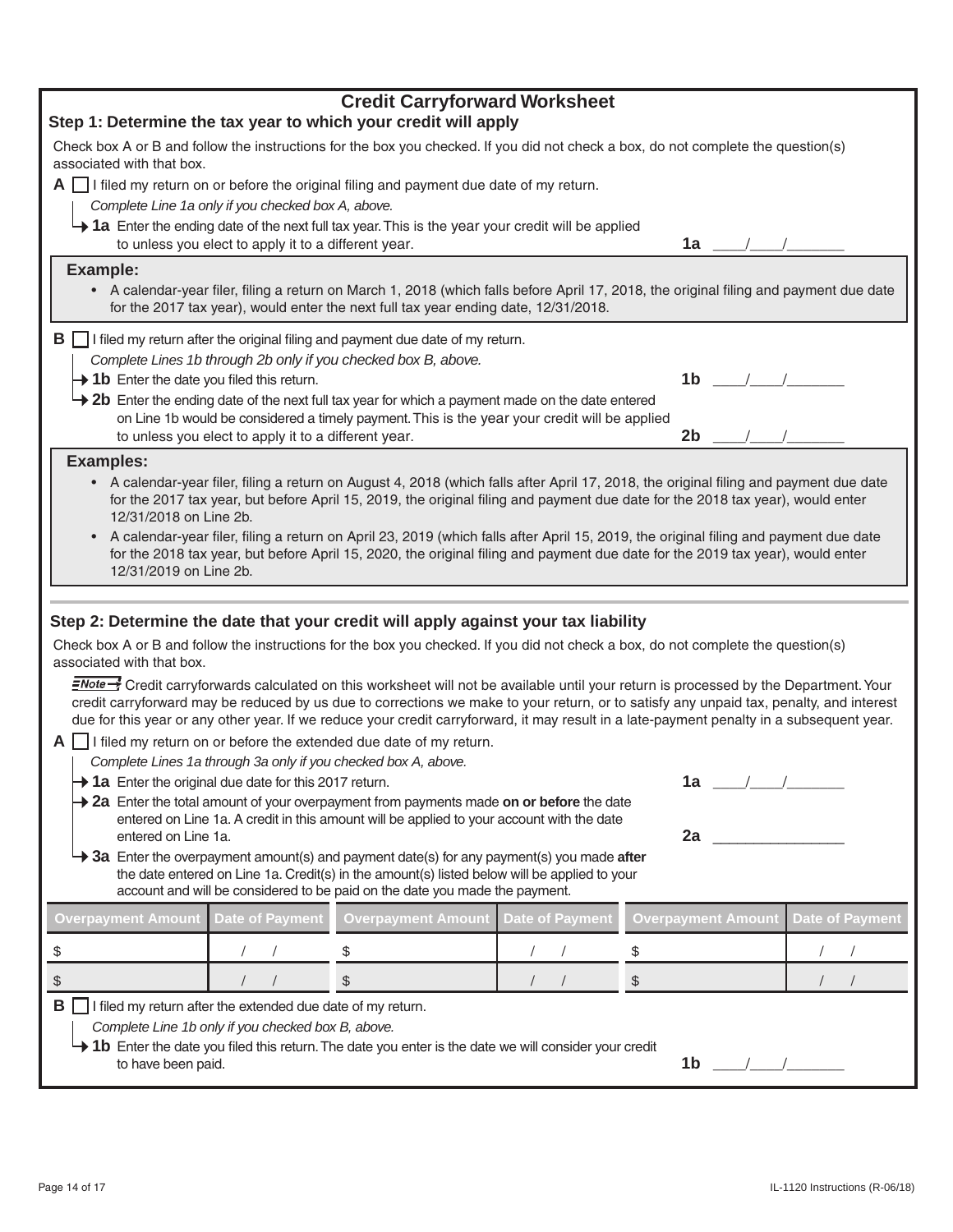# **Apportionment Formulas**

Certain businesses that derive their income from inside and outside Illinois require an apportionment formula. The following definitions will help in completing Step 4.

**Direct writing company —** an insurance company whose direct insurance premiums are 50 percent or more of its total insurance premiums.

**Reinsurer —** an insurance company whose reinsurance premiums assumed are more than 50 percent of its total insurance premiums.

**Total insurance premiums —** the sum of both direct insurance premiums and reinsurance premiums assumed without any reduction for reinsurance ceded.

**Annual statement —** the annual statement required to be filed with the Director of Insurance of the State of Illinois.

**Life insurance company —** an insurance company taxable under IRC Section 801, for the tax year.

**Nonlife mutual and nonlife stock insurance companies —** an insurance company taxable under IRC Section 831, for the tax year.

**Business income —** See Step 4 - General Instructions, "Business income" under Definitions.

**Financial organization —** any bank, bank holding company, trust company, savings bank, industrial bank, land bank, safe deposit company, private banker, savings and loan association, building and loan association, credit union, currency exchange, cooperative bank, small loan company, sales finance company, investment company, or any person which is owned by a bank or bank holding company.

**Revenue miles —** A revenue mile is the transportation of one passenger, or one net ton of freight, the distance of one mile. **Federally regulated exchange —** A federally regulated exchange

is:

- a registered entity as defined in  $7$  U.S.C. Sections  $1a(40)(A)$ , 1a(40)(B), or 1a(40)(C);
- an exchange or clearing agency as defined in 15 U.S.C. Sections 78c (a)(1) or 78c (a)(23);
- any entity regulated under any successor regulatory structure to a registered entity, exchange, or clearing agency; or
- any member of the same unitary business group if 50 percent or more of the business receipts of the unitary business group for the taxable year are attributable to the matching, execution, or clearing of transactions conducted by members of the group described in the first three bullet points above.

## **What if I am a sales company?**

If you checked the box in Step 1, Line G, indicating that you are a sales company and your income is derived from inside and outside Illinois, you must apportion your business income as follows: Include gross receipts from the license, sale or other disposition of patents, copyrights, trademarks, and similar items of intangible personal property in the numerator and denominator of your sales factor only if these gross receipts are more than 50 percent of the total gross receipts included in gross income for this tax year and each of the two immediately preceding tax years.

Do not include the following items of income in the numerator or denominator of your sales factor:

- dividends:
- amounts included under IRC Section 78:
- subpart F income as defined in IRC Section 952; and
- any item of income excluded or deducted from base income.

For more information on what should be included in the numerator or denominator of your sales factor, see Illinois Income Tax Regulations, Sections 100.3370 and 100.3380.

Sales of tangible personal property are in Illinois if

- the property is delivered or shipped from anywhere to a purchaser in Illinois, other than the United States government, regardless of the Free on Board (f.o.b.) point or other conditions of the sale;
- the property is shipped from Illinois to any place and the purchaser is the United States government; or
- the property is shipped from Illinois to another state and you are not taxable in the state of the purchaser.
- For radio and television broadcasting (including cable and satellite broadcasting), the following sales are in Illinois:
- advertising revenue received from an advertiser whose headquarters is in Illinois;
- fees received by a broadcaster from its viewers or listeners in Illinois;
- in the case of fees received by a broadcaster from the producer or other owner of the contents of a program, the percentage of the fees equal to the percentage of the broadcast's viewing or listening audience located in Illinois; or
- in the case of a person who owns the contents of a program and who provides the contents to a broadcaster for a fee or other charge, the fees received for that program from a broadcaster located in Illinois.

If the "sales everywhere" amount includes gross receipts from the licensing, sale, or other disposition of patents, copyrights, trademarks, and other similar items of intangible personal property, and the receipts are not covered by the broadcasting rules, then these receipts should be attributed to Illinois to the extent the item is used in Illinois during the year the gross receipts are included in gross income. An item is used in Illinois if

- • a patent is employed in production, fabrication, manufacturing, or other processing in Illinois or if the patented product is produced in Illinois;
- copyrighted material is printed or other publications originated in Illinois; or
- the commercial domicile of the licensee or purchaser of a trademark or other item of intangible personal property is in Illinois.

 $\equiv$ Note  $\rightarrow$  If you cannot determine from your books and records in which state an item is used, do not include the gross receipts from that item in the numerator or the denominator of the sales factor.

For sales of telecommunications services, the following sales are in Illinois:

- sales of telecommunications service sold on a call-by-call basis, where the call both originates and terminates in Illinois, or the call either originates or terminates in Illinois and the customer's service address is in Illinois;
- retail sales of postpaid telecommunications service if the point of origination of the signal is in Illinois;
- retail sales of prepaid telecommunications service where the purchaser receives the prepaid card or other means of conveyance at a location in Illinois;
- charges imposed at a channel termination point in Illinois;
- charges for channel mileage between two channel termination points in Illinois;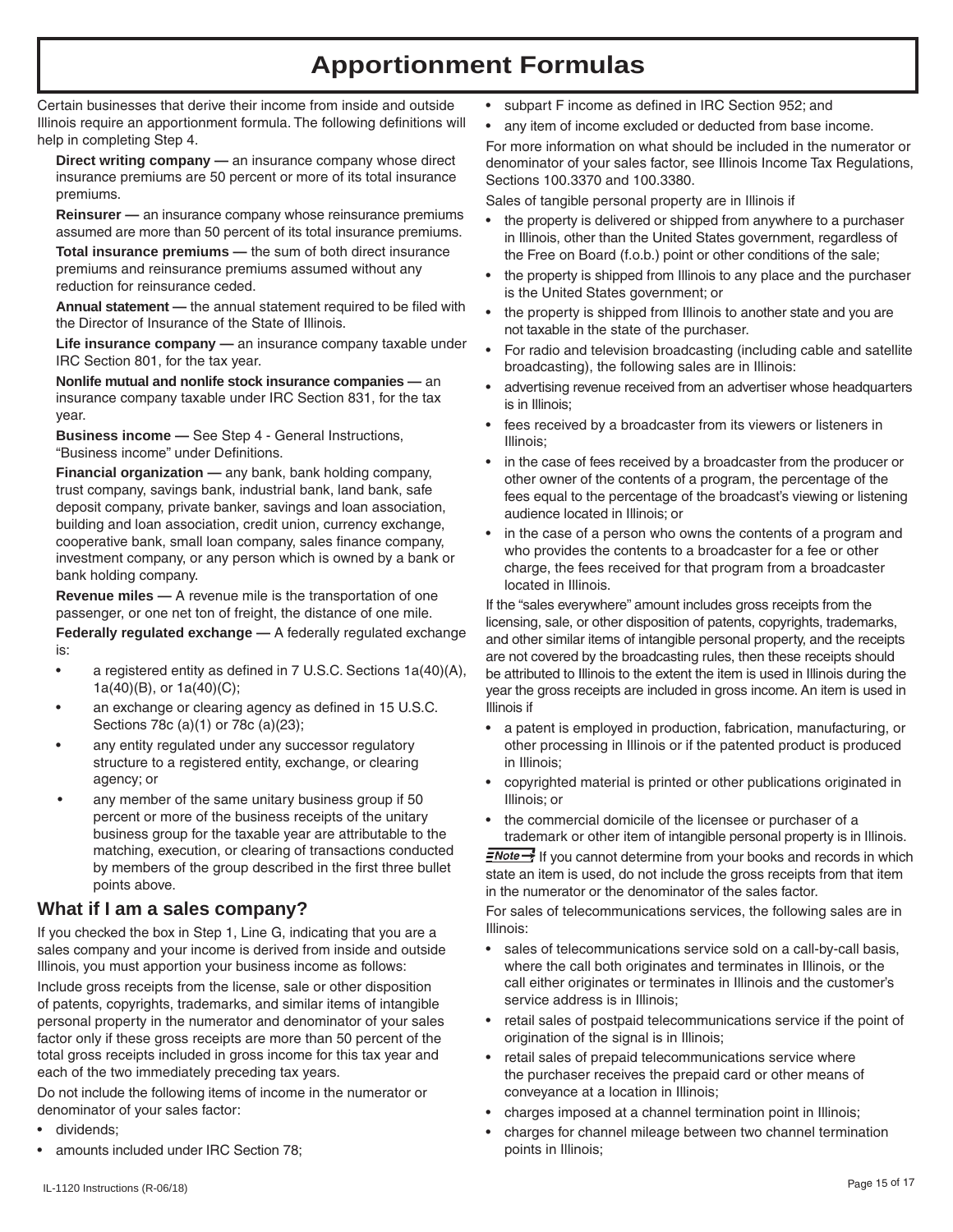- charges for channel mileage between one or more channel termination points in Illinois and one or more channel termination points outside Illinois, times the number of channel termination points in Illinois divided by total termination channels;
- charges for services ancillary to sales of services in Illinois. If you provide ancillary services, but cannot determine where the sales of the related services are located, your sales are in Illinois if your customer is in Illinois;
- access fees charged to a reseller of telecommunication for a call that both originates and terminates in Illinois;
- 50 percent of access fees charged to a reseller of telecommunications services for an interstate call that originates or terminates in Illinois; and
- end user access line charges, if the customer's service address is in Illinois.

For more information, see Illinois Income Tax Regulations, Section 100.3371.

Illinois lottery winnings and proceeds from sales or other transfers of rights to lottery winnings are in Illinois.

Sales, other than sales of tangible personal property or telecommunications service, and gross receipts from broadcasting, or the licensing, sale, or other disposition of patents, copyrights, trademarks, and similar items of intangible personal property, or Illinois lottery winnings or sales proceeds, are in Illinois as follows:

- sales or leases of real property in Illinois;
- leases or rentals of tangible personal property, to the extent it is located in Illinois during the rental period;
- interest, net gains, and other items of income from intangible personal property received by a taxpayer who is a dealer in that property from a customer who is a resident of Illinois (for individuals) or who is commercially domiciled in Illinois (for all other customers). A taxpayer without actual knowledge of the residence or commercial domicile of a customer may use the customer's billing address.
- interest, net gains, and other items of income from intangible personal property received by a taxpayer who is not a dealer in that property, if the income-producing activity is performed in Illinois or if the income-producing activity is performed inside and outside Illinois, and a greater proportion of the income-producing activity is performed inside Illinois rather than outside Illinois, based on performance costs; or
- in all other cases, if the services are received in Illinois.

For more information, see Illinois Income Tax Regulations, Section 100.3370.

# **What if I am an insurance company?**

If you checked the box in Step 1, Line G, indicating that you are an insurance company taxable under IRC Section 801 or 831, and your income is derived from inside and outside Illinois, you must apportion your business income as follows:

**Direct writing companies — Life insurance companies, nonlife mutual, and nonlife stock insurance companies —** On Lines 28 and 29, cross out the word "sales" and write "Insurance premiums." On Line 28, enter the amount of total direct premiums (gross direct premiums less return premiums) from the annual statement (relating to life insurance premiums, annuity considerations, and accident and health insurance premiums, including policy, membership, and other fees).

On Line 29, enter the amount of direct premiums on property or risk located in Illinois from the annual statement.

Divide Line 29 by Line 28 and enter the result, rounded to six decimal places, on Line 30. Complete Lines 31 through 34 as indicated in Specific Instructions for Step 4, Figure your income allocable to Illinois. **Reinsurance – Life insurance companies, nonlife mutual, and nonlife stock insurance companies –** If more than 50 percent of your premiums are from reinsurance, include your reinsurance premiums from all sources on Line 28 and your reinsurance premiums from Illinois sources on Line 29, along with any direct premiums on those lines.

You may determine your reinsurance premiums from Illinois sources using one of the following methods.You must use the same method for all future years unless you receive written permission from the Department to change methods.

**Method A –** Determine the reinsurance premiums assumed, relating to property or risk located in Illinois.

**Method B –** For each company from which reinsurance is accepted, determine the ceding insurance company's ratio of direct premiums on property or risk located in Illinois, to its total direct premiums. Apply this ratio to the reinsurance premiums assumed from that company. For example, reinsurer R assumes premiums of \$40,000 and \$50,000 from ceding companies A and B respectively. Company A's ratio of direct premiums on property or risk located in Illinois, to its total direct premiums, is 10 percent and Company B's ratio is 20 percent. Reinsurer R has \$14,000 of reinsurance premiums assumed on property or risk located in Illinois, consisting of \$4,000 from ceding Company A (10 percent of \$40,000) and \$10,000 from ceding Company B (20 percent of \$50,000).

**Method C –** Determine the amount of reinsurance premiums assumed from insurance companies commercially domiciled in Illinois. Include in reinsurance premiums assumed in Illinois, all premiums for reinsurance accepted from insurance companies commercially domiciled in Illinois.

# **What if I am a financial organization?**

If you checked the box in Step 1, Line G, indicating that you are a financial organization and your income is derived from inside and outside Illinois, you must apportion your business income as follows:

On Line 28, enter the amount of gross receipts from all sources.

On Line 29, enter the amount of gross receipts from:

- sales or leases of real property located in Illinois;
- leases or rentals of tangible personal property, to the extent it is located in Illinois during the rental period;
- interest income, commissions, fees, gains on disposition, and other receipts from:
	- loans secured by real or tangible personal property located in Illinois;
	- unsecured consumer loans to a resident of Illinois:
	- unsecured commercial or installment loans where the proceeds of the loan are applied in Illinois. If the place of application cannot be determined, the gross receipts are in Illinois if the office of the borrower from which the loan was negotiated is in Illinois. **If neither the place of application nor the office of the borrower can be determined, do not include the gross receipts in Line 28 or 29;** and
	- credit card receivables billed to a customer in Illinois.
- sales of travelers checks and money orders at a location in Illinois;
- interest, dividends, net gains, and other income from investment and trading assets and activities, where the majority of your contacts with the asset or activity is in Illinois. The state to which an asset or activity is assigned in your books and records for federal or state regulatory requirements is presumed to be proper unless a majority of the evidence shows otherwise or you do not have a fixed place of business in that state. If the place with the majority of contacts cannot be determined under these rules, the gross receipts are in Illinois if your commercial domicile is in Illinois.